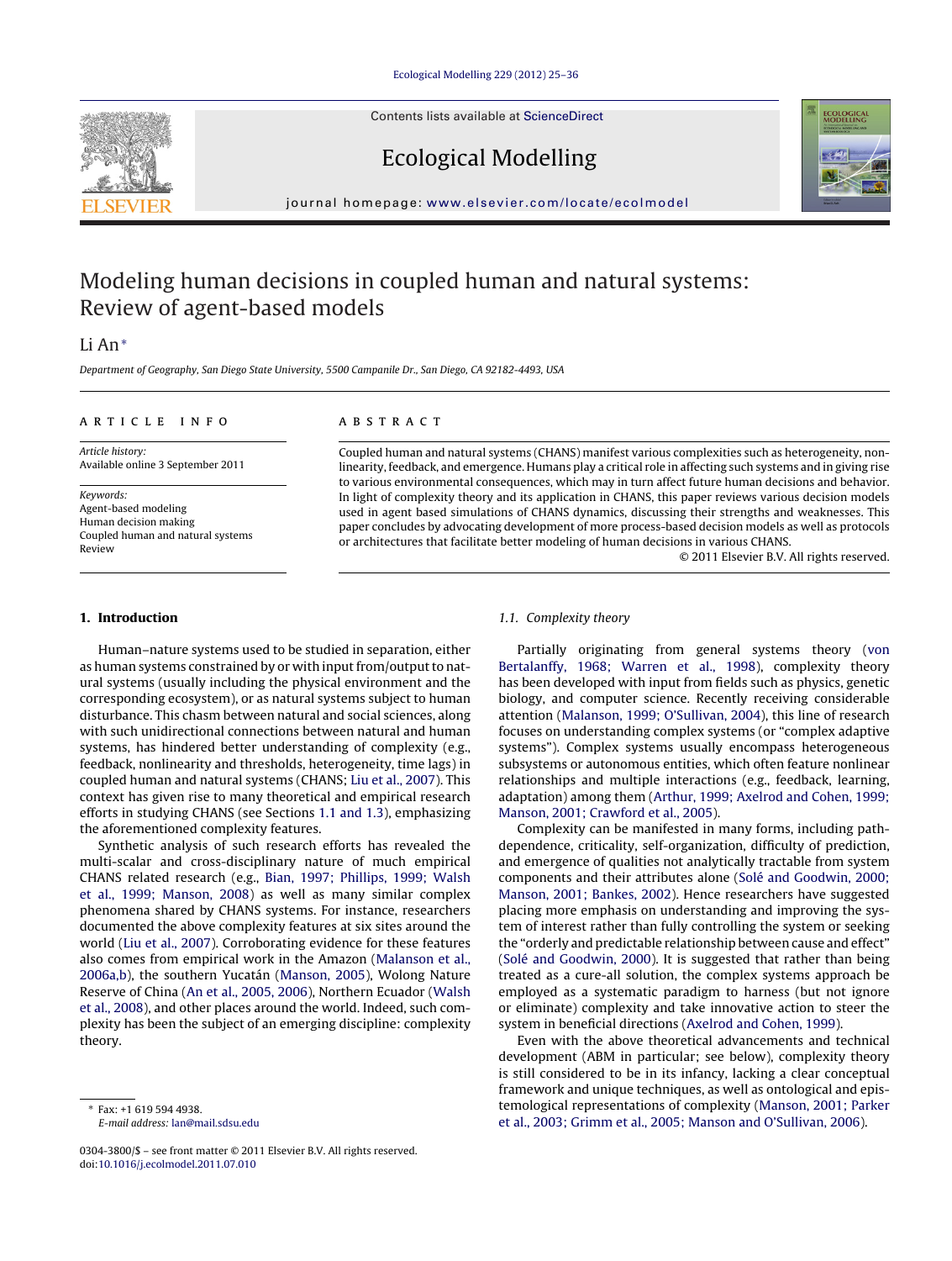#### <span id="page-1-0"></span>1.2. Agent-based modeling

Like cellular automata [\(Batty](#page-8-0) et [al.,](#page-8-0) [1994,1997;](#page-8-0) [Clarke](#page-8-0) [and](#page-8-0) [Gaydos,](#page-8-0) [1998;](#page-8-0) [Malanson](#page-8-0) et [al.,](#page-8-0) [2006a,b\),](#page-8-0) agent-based modeling (ABM) has become a major bottom-up tool that has been extensively employed to understand complexity in many theoretical (e.g., [Epstein](#page-9-0) [and](#page-9-0) [Axtell,](#page-9-0) [1996;](#page-9-0) [Axelrod](#page-9-0) [and](#page-9-0) [Cohen,](#page-9-0) [1999;](#page-9-0) [Axtell](#page-9-0) et [al.,](#page-9-0) [2002\)](#page-9-0) and empirical (see Section 1.3) studies. What is an agent-based model? In the terms of [Farmer](#page-9-0) [and](#page-9-0) [Foley](#page-9-0) [\(2009\),](#page-9-0) "An agent-based model is a computerized simulation of a number of decision-makers (agents) and institutions, which interact through prescribed rules." By and large, such agents are embedded in and interacting with a dynamic environment, having the capacity to learn and adapt in response to changes in other agents and the environment. The ABM method has a fundamental philosophy of methodological individualism, which advocates a focus on the uniqueness of individuals and interactions among them, and warns that aggregation of individuals may give rise to misleading results ([Gimblett,](#page-9-0) [2002;](#page-9-0) [Bousquet](#page-9-0) [and](#page-9-0) [Le](#page-9-0) [Page,](#page-9-0) [2004\).](#page-9-0) Readers interested in ABM are referred to [Grimm](#page-9-0) [\(1999\),](#page-9-0) [Gimblett](#page-9-0) [\(2002\),](#page-9-0) and [Gilbert](#page-9-0) [\(2008\).](#page-9-0)

Agent-based modeling has an intellectual origin from a computer science paradigm called object-oriented programming, which has become popular since the 1980s with the advent of fast computers and rapid advancement in computer science. This paradigm "groups operations and data (or behavior and state) into modular units called objects" [\(An](#page-8-0) et [al.,](#page-8-0) [2005\),](#page-8-0) and lets the user organize objects into a structured network ([Larkin](#page-9-0) [and](#page-9-0) [Wilson,](#page-9-0) [1999\).](#page-9-0) Each object carries its own attributes (data) and actions (methods) with a separation between interface and implementation (technical details). This separation hides technical details (parts of a clock) inside the system surface (interface of the clock; Fig. 1). The "implementation" feature makes the system work, while the user-friendly interface running above the system details "provides simple data input, output, and display functions so that other objects (or users) can call or use them" [\(An](#page-8-0) et [al.,](#page-8-0) [2005\).](#page-8-0)

The ABM approach has also benefited abundantly from many other disciplines, which are still fertilizing it. Among these disciplines, research on artificial intelligence (AI) is noteworthy, in which multiple heterogeneous agents are coordinated to solve planning problems [\(Bousquet](#page-8-0) [and](#page-8-0) [Le](#page-8-0) [Page,](#page-8-0) [2004\).](#page-8-0) Also contributing to ABM development is artificial life research, which explores "life as it might be rather than life as it is" [\(Langton,](#page-9-0) [1988\).](#page-9-0) Many social sciences are also nourishing ABM. For instance, strategies adopted by rational agents are developed in cognitive psychology and game theory; sociology is credited with defining modes of and modeling interactions between agents and their environments [\(Bousquet](#page-8-0) [and](#page-8-0) [Le](#page-8-0) [Page,](#page-8-0) [2004\).](#page-8-0) In studying social behavior and interactions, ABM usually starts with a set of assumptions derived from the real world (deduction), and produces simulation-based data that can be analyzed (induction). Hence



**Fig. 1.** Object-oriented programming with separation between implementation and surface.

Source: reprint with approval from the publisher, see [An](#page-8-0) [et](#page-8-0) [al.](#page-8-0) [\(2005\).](#page-8-0)

[Axelrod](#page-8-0) [\(1997\)](#page-8-0) considers ABM a "third way" in scientific research, which complements the traditional inductive and deductive approaches.

ABM has been used to predict or envision the phenomena of interest (although some scholars may doubt ABM's usefulness in complex systems; e.g., [Couclelis,](#page-9-0) [2001\),](#page-9-0) to understand the system under investigation, and to answer many "what if . . ." questions using the ABM as a "virtual landscape lab for conducting numerical experiments" [\(Seppelt](#page-11-0) et [al.,](#page-11-0) [2009\).](#page-11-0) ABM also facilitates theorizing based on observations, e.g., comparing ABM outcomes to mathematical models. Despite these strengths, ABMs face limitations such as lack of predictive power at local spatial scales, difficulty in validation and verification ([Lempert,](#page-10-0) [2002;](#page-10-0) [Parker](#page-10-0) et [al.,](#page-10-0) [2003;](#page-10-0) [Matthews](#page-10-0) et [al.,](#page-10-0) [2007\),](#page-10-0) and a shortage of effective architectures and protocols (e.g., graphic languages, scale and hierarchy definitions) to represent agents and their interactions [\(Bousquet](#page-8-0) [and](#page-8-0) [Le](#page-8-0) [Page,](#page-8-0) [2004\).](#page-8-0) Particularly, learning processes (as parts of or precursors to decision making) of real world decision makers have been poorly represented [\(Bousquet](#page-8-0) [and](#page-8-0) [Le](#page-8-0) [Page,](#page-8-0) [2004\).](#page-8-0)

# 1.3. Complexity research in CHANS

The application of complexity theory and its major tool ABM in CHANS is still relatively recent, which can be largely summarized in three threads. The first is the thread of individual-based modeling (IBM) in ecology. This line of research started in the 1970s and advanced in the 1980s, characterized by relatively "pure" ecological studies (thus not CHANS studies in a strict sense) that have contributed to later CHANS-related ABM development. Exemplar work includes research on the bee colony [\(Hogeweg](#page-9-0) [and](#page-9-0) [Hesper,](#page-9-0) [1983\),](#page-9-0) animats (agents that are located in space and may move or reproduce; [Wilson,](#page-11-0) [1987;](#page-11-0) [Ginot](#page-11-0) et [al.,](#page-11-0) [2002\),](#page-11-0) "Boids" [\(Reynolds,](#page-10-0) [1987\),](#page-10-0) and Bachman's sparrow ([Pulliam](#page-10-0) et [al.,](#page-10-0) [1992\).](#page-10-0) Even though IBM and ABM are considered largely equivalent, some features differentiate one from the other. While IBM focuses more on the role of heterogeneity and uniqueness of individuals, ABM, with substantial contribution from computer science and social sciences, gives more attention to the decision-making process of agents and their contextual social organizations ([Bousquet](#page-8-0) [and](#page-8-0) [Le](#page-8-0) [Page,](#page-8-0) [2004\).](#page-8-0)

The second thread of ABM use in CHANS is characterized by conceptual or theoretical tests in social science fields (e.g., "thought experiments"). Work under this domain has become popular since the 1970s, including the segregation models of [Sakoda](#page-10-0) [\(1971\)](#page-10-0) and [Schelling](#page-10-0) [\(1971\),](#page-10-0) the prisoners' dilemma for testing cooperative strategies ([Axelrod](#page-8-0) [and](#page-8-0) [Dion,](#page-8-0) [1988\),](#page-8-0) emergence fromsocial life simulations (e.g., the SugarScape model; [Epstein](#page-9-0) [and](#page-9-0) [Axtell,](#page-9-0) [1996\),](#page-9-0) and social generative research in complex adaptive systems ([Epstein,](#page-9-0) [2006;](#page-9-0) [Miller](#page-9-0) [and](#page-9-0) [Page,](#page-9-0) [2007\).](#page-9-0) Such efforts, usually made in virtual environments, feature ad hoc rules that are used to test 'what if' scenarios or explore emergent patterns. Efforts have also been invested to answer archaeological questions using ABM, such as how or why certain prehistoric/ancient people abandoned settlements or adapted to changing environmental conditions (e.g., [Axtell](#page-8-0) et [al.,](#page-8-0) [2002;](#page-8-0) [Kohler](#page-8-0) et [al.,](#page-8-0) [1996;](#page-8-0) [Altaweel,](#page-8-0) [2008;](#page-8-0) [Morrison](#page-8-0) [and](#page-8-0) [Addison,](#page-8-0) [2008\).](#page-8-0) Such efforts, closely related to explorations in game theory and complex adaptive systems (CAS), are precursors of modeling empirical CHANS below.

The third and last thread features applying ABM to realistic CHANS based on empirical data, which is usually coupled with cellular models (e.g., cellular automata) to spatially represent the environment. In tandem with the above theoretical advancements, empirical support, especially data about human systems, is considered essential in advancing our understanding of complex systems [\(Parker](#page-10-0) et [al.,](#page-10-0) [2003;](#page-10-0) [Veldkamp](#page-10-0) [and](#page-10-0) [Verburg,](#page-10-0) [2004\).](#page-10-0) Recent years has witnessed considerable work devoted to the advancement of complexity theory and application of ABM in CHANS (e.g.,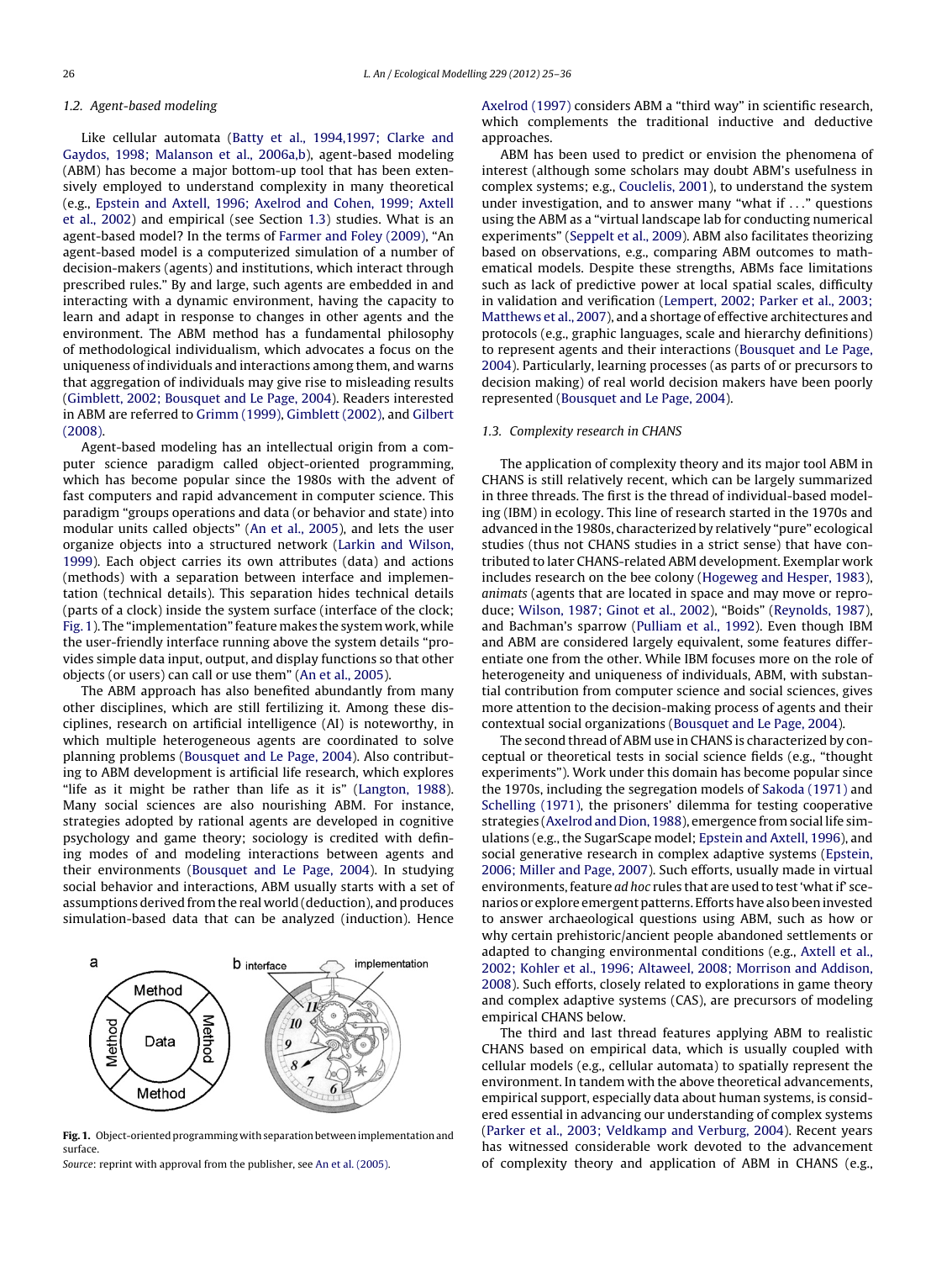<span id="page-2-0"></span>[Benenson,](#page-8-0) [1999;](#page-8-0) [Grimm,](#page-8-0) [1999;](#page-8-0) [Kohler](#page-8-0) [and](#page-8-0) [Gumerman,](#page-8-0) [2000;](#page-8-0) [Irwin](#page-8-0) [and](#page-8-0) [Geoghegan,](#page-8-0) [2001;](#page-8-0) [Gimblett,](#page-8-0) [2002;](#page-8-0) [Henrickson](#page-8-0) [and](#page-8-0) [McKelvey,](#page-8-0) [2002;](#page-8-0) [Deadman](#page-8-0) et [al.,](#page-8-0) [2004;](#page-8-0) [Evans](#page-8-0) [and](#page-8-0) [Kelly,](#page-8-0) [2004;](#page-8-0) [An](#page-8-0) et [al.,](#page-8-0) [2006;](#page-8-0) [Crawford](#page-8-0) et [al.,](#page-8-0) [2005;](#page-8-0) [Fernandez](#page-8-0) et [al.,](#page-8-0) [2005;](#page-8-0) [Goodchild,](#page-8-0) [2005;](#page-8-0) [Grimm](#page-8-0) et [al.,](#page-8-0) [2005;](#page-8-0) [Messina](#page-8-0) [and](#page-8-0) [Walsh,](#page-8-0) [2005;](#page-8-0) [Sengupta](#page-8-0) et [al.,](#page-8-0) [2005;](#page-8-0) [Portugali,](#page-8-0) [2006;](#page-8-0) [Uprichard](#page-8-0) [and](#page-8-0) [Byrne,](#page-8-0) [2006;](#page-8-0) [Wilson,](#page-8-0) [2006;](#page-8-0) [Ligmann-Zielinska](#page-8-0) [and](#page-8-0) [Jankowski,](#page-8-0) [2007;](#page-8-0) [Brown](#page-8-0) et [al.,](#page-8-0) [2008;](#page-8-0) [Yu](#page-8-0) et [al.,](#page-8-0) [2009\).](#page-8-0) Also contributing to complexity theory is the research on cellular automata and urban development [\(Benenson](#page-8-0) [and](#page-8-0) [Torrens,](#page-8-0) [2004;](#page-8-0) [Batty,](#page-8-0) [2005,](#page-8-0) [2007\).](#page-8-0) The rising attention to complexity theory is further evidenced by multiple complexity theory sessions at the annual conferences of the Association of American Geographers (AAG) in recent years, the NSF-sponsored International Network of Research on Coupled Human and Natural Systems (CHANS-Net; established in 2008), and six CHANS related symposia held at the 2011 AAAS annual meeting in Washington, DC.

Several major advantages credited to ABM have made it powerful in modeling CHANS systems. First, ABM has a unique power to model individual decision making while incorporating heterogeneity and interaction/feedback ([Gimblett,](#page-9-0) [2002\).](#page-9-0) A range of behavior theories or models, e.g., econometric models and bounded rationality theory (reviewed later in this article), can be used to model human decisions and subsequent actions. Second, ABM is able to incorporate social/ecological processes, structure, norms, and institutional factors (e.g., [Hare](#page-9-0) [and](#page-9-0) [Deadman,](#page-9-0) [2004\).](#page-9-0) Agents can be created to carry or implement these features, making it possible to "[put] people into place (local social and spatial context)" [\(Entwisle,](#page-9-0) [2007\).](#page-9-0) This complements current GIS functionality, which focuses on representing form (i.e., "how the world looks") rather than process (i.e., "how it works"; [Goodchild,](#page-9-0) [2004\).](#page-9-0) This advantage makes it technically smooth to couple human and natural systems in an ABM.

CHANS, largely similar to social–ecological systems (SESs) by [Ostrom](#page-10-0) [\(2007\),](#page-10-0) may have many human and nonhuman processes operating at multiple tiers that are hierarchically nested ([Ostrom,](#page-10-0) [2009\).](#page-10-0) Efforts devoted to understanding such processes from various disciplines have generated a large amount of findings. However, "without a common framework to organize findings, isolated knowledge does not cumulate" ([Ostrom,](#page-10-0) [2009\),](#page-10-0) preventing researchers from effectively addressing the above complexity. ABM is credited with having the flexibility to incorporate multi-scale and multi-disciplinary knowledge,to "co-ordinate a range of qualitative and quantitative approaches" ([Bithell](#page-8-0) et [al.,](#page-8-0) [2008\),](#page-8-0) and mobilize the simulated world ([An](#page-8-0) et [al.,](#page-8-0) [2005;](#page-8-0) [Matthews](#page-8-0) et [al.,](#page-8-0) [2007\).](#page-8-0) Consequently, agent-based modeling is believed to have the potential to facilitate methodologically defensible comparisons across case study sites. For example, ABM was used to synthesize several key studies offrontier land use change around the world ([Rindfuss](#page-10-0) et [al.,](#page-10-0) [2007\).](#page-10-0)

#### 1.4. Modeling human decision making in CHANS

In the process of truly coupling the human systems and natural systems within any CHANS, the importance of understanding how human decisions are made and then put into practice can never be exaggerated ([Gimblett,](#page-9-0) [2002\).](#page-9-0) Human decisions and subsequent actions would change (at least affect) the structure and function of many natural systems. Such structural and functional changes would in turn exert influence on human decisions and actions. Nonetheless, seeking fundamental insights into human decision or behavior, though of paramount value, is beyond the scope of this paper (even beyond the scope of one discipline). The goal of this paper is to review how existing understanding of human decisionmaking and behavior has been used to model human decisions in CHANS. It is hoped that this review will benefit CHANS researchers

by shedding light upon the following perspectives (objectives of this paper):

- (a) What methods, in what manner, have been used to model human decision-making and behavior?
- (b) What are the potential strengths and caveats of these methods?
- (c) What improvements can be made to better model human decisions in CHANS?

Given the previously mentioned characteristics of complex systems, especially those in CHANS, as well as the power of ABM in modeling and understanding human decisions, this paper limits the review to how human decisions are modeled in recent CHANS related ABM work.

## **2. Methods**

To achieve the above goal and the specific objectives, a collection of articles was assembled through three steps. The first step was a search on Web of Science using the following combination of Keywords: Topic = ((agent based modeling) or (multi-agent modeling) or (agent based simulation) or (multi-agent simulation)) AND Topic = ((land use) or (land cover) or geography or habitat or geographical or ecology or ecological) AND Topic = ((human decision making) or (environment or environmental)).

The first topic defines the tool of interest: only work using agent-based modeling (as this is the focus of this paper). Given that different authors use slightly different phrasing, this paper incorporated the most-commonly used alternative terms such as multi-agent simulation. The term "individual based modeling" was not used as one of the key words because as a term predominantly used by ecologists, it involves work largely in the "purely" ecological domain and rarely contains research directly related to human decisions in CHANS. The second topic restricts the search to be within areas of land use and land cover change, geography, and ecology.<sup>1</sup> This decision is based on our interest in work in these areas that characterize research related to CHANS systems.

The third topic reflects the major interest of this paper, which relates to human decisions that give rise to environmental consequences. We also include papers on all human-related agents, e.g., individual persons, households, or groups. This paper did not use "AND" to connect the two parts because this is too restrictive and many relevant papers (including several renowned ones of which the author is aware) are filtered out.

The second step, according to a suggestion from an anonymous reviewer, was a search on Web of Science using the following combination of Keywords: Topic = (agent AND (farmers OR farming) AND decision AND land). This search complements the above search that was relatively ineffective in finding several important articles related to farmers' land use decisions.

The third step is complementary to the first, which assembles articles through the author's personal archive that has been established since 2002. This archive also includes relevant books or book chapters that are not in the database on Web of Science, but that the author knows of (in regard to using ABM in CHANS). These papers, books, or book chapters assembled in the past nine years are also used to evaluate the completeness of the above online search.

<sup>1</sup> Keywords like "anthropology" or "archaeology" are not used simply because doing so greatly increases the number of papers found and most of them are not relevant to the topic of this paper. Without using such keywords some papers have still been found that are related to using ABM to study anthropologic phenomena such prehistoric settlement (see Section [1.3\).](#page-1-0)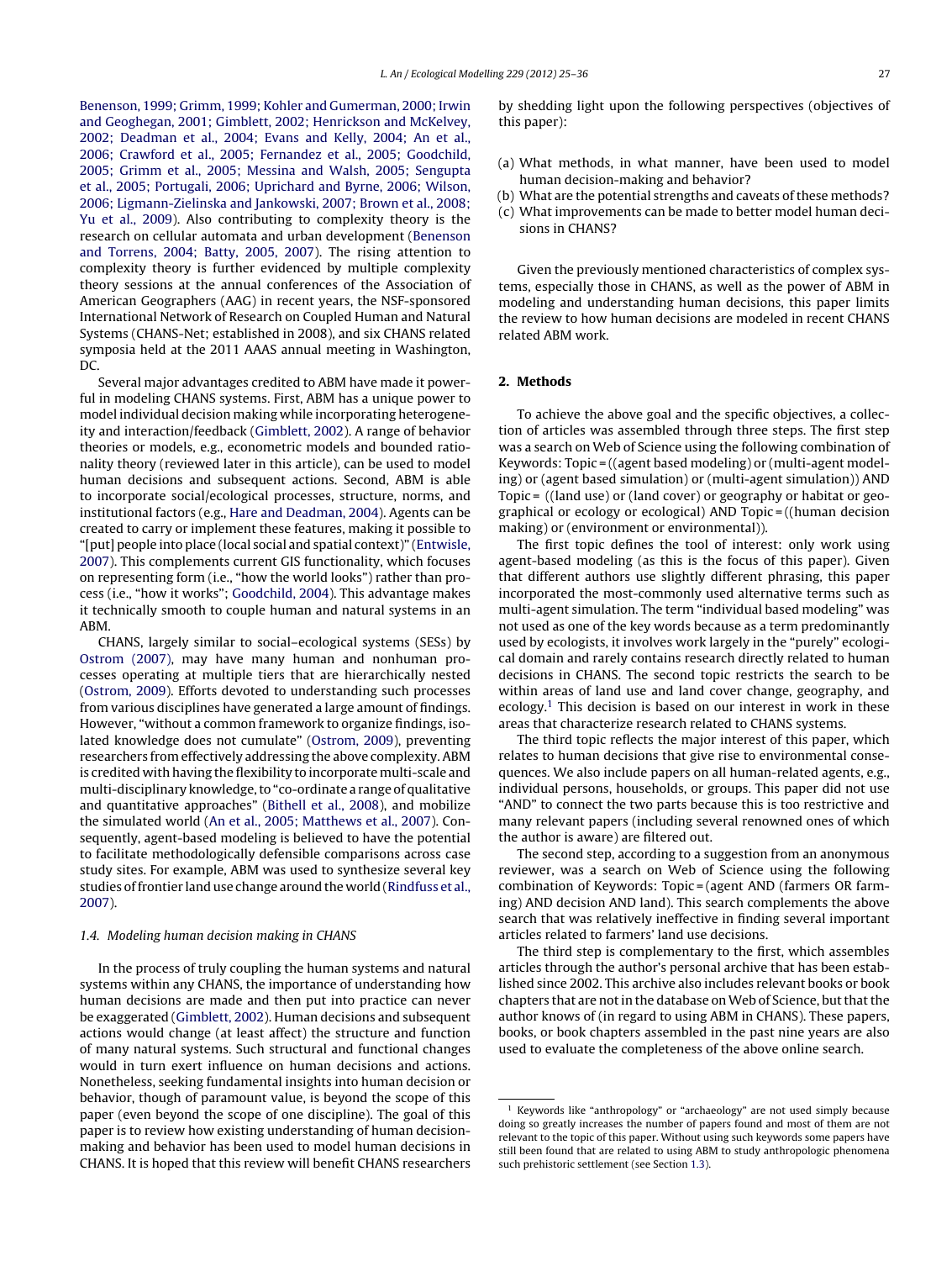

**Fig. 2.** Dynamics of publications related to the ABM based on our search criteria (1994–2010).

#### **3. Results**

In the above online search,  $155$  articles<sup>2</sup> were found to be published on the topics of interest from 1994 to 2010 from the first step. Out of these 155 articles, 69 were beyond our planned scope (e.g., in pure ecology or cell biology), i.e., they do not fit the above criteria (expressed by the above keywords). The second step resulted in 26 articles, 7 of which were chosen for review after removing those considered to be irrelevant or redundant (i.e., already selected in the above search). From the third step, 28 publications (i.e., papers, book chapters, or books) were found. Therefore a total number of 121 publications were included in this review, which comprises the reference list.

Under these search criteria, it appears that ecologists and geographers take the lion's share in CHANS related ABM work. The top six journals were Ecological Modeling (11 related papers), Environmental Modeling & Software (11), Environment and Planning B  $(6)$ , Geoforum (6), Journal of Environmental Management(6), and Agriculture, Ecosystems & Environment  $(5)$ . The publications in this domain have increased linearly from 1994 to 2010 (Fig. 2). This article did not include the counts in 2011 (2 at submission of this paper in February) because many are still incoming and thus unable to be included.

Before getting to the major findings, it is important to introduce how data related to human decisions are collected as well as how agents are characterized. Data collection for agent-based models, especially for modeling real CHANS, is usually very timeconsuming and sometimes considered as a drawback of this approach ([Gimblett,](#page-9-0) [2002\).](#page-9-0) Various means, such as direct observations (e.g., [Miller](#page-10-0) et [al.,](#page-10-0) [2010\),](#page-10-0) surveys or interviews (e.g., [Saqalli](#page-10-0) et [al.,](#page-10-0) [2010\),](#page-10-0) government archives (e.g., [An](#page-8-0) et [al.,](#page-8-0) [2005\),](#page-8-0) remote sensing and GIS (e.g., [Gimblett,](#page-9-0) [2002\),](#page-9-0) and/or statistical census or surveys were used to acquire data that facilitate modeling human decisions. When data are readily collected, agents in related CHANS models are usually assigned with real data collected at the same level (e.g., [An](#page-8-0) et [al.,](#page-8-0) [2005\)](#page-8-0) or data sampled from aggregate (statistical) distributions or histograms (usually available from a higher level such as population; [Miller](#page-10-0) et [al.,](#page-10-0) [2010\).](#page-10-0) In modeling land use decisions, data are often only available atthe latter (aggregate)level [\(Parker](#page-10-0) et [al.,](#page-10-0) [2008\).](#page-10-0)

Overuse of aggregate distributional or histogram data may risk losing the strength of ABM because such data may lead to average "agents". Heterogeneity of agents plays a critical role in deciding how agents interact, feedback, react, and adapt ([Matthews](#page-10-0) et [al.,](#page-10-0) [2007\).](#page-10-0) Also such overuse may lead to hidden or implicit conflicts between those characteristics assigned to agents, e.g., a newly established household assigned to be located at a high elevation (near the maximum in the survey data) may be also "given" a large amount of cropland, which, for example, is not very likely to happen in the panda reserve of [An](#page-8-0) et [al.'s](#page-8-0) [\(2005\)](#page-8-0) model. To some degree, attention to correlation among variables can avoid this problem – with conditional probability distributions and regression results allowing heterogeneity in agent characteristics while avoiding conflicting sets of attribute values ([Zvoleff](#page-11-0) [and](#page-11-0) [An,](#page-11-0) [submitted](#page-11-0) [for](#page-11-0) [publication\).](#page-11-0)

Below a total of nine types of decision models (each type as one subsection) are summarized and presented based on my review of the set of articles in relation to modeling human decision in CHANS. These decision models include microeconomic models, space theory based models, psychosocial and cognitive models, institution-based models, experience- or preference-based decision models (rules of thumb), participatory agent-based modeling, empirical- or heuristic rules, evolutionary programming, and assumption and/or calibration-based rules.Acertain paper may use multiple decision models, and this review does not intend to identify and recognize all of them. Instead, this article aims to extract generic decision models that are typically used in CHANS related ABMs. Also worthy of mention is that decision models and decision rules are used interchangeably in this article. Although actions, behaviors, and decisions are not exactly equivalent (e.g., an action may come out as a result of a decision), these terms are used also interchangeably in the context of the above goal and objectives (Section [1.4\).](#page-2-0)

#### 3.1. Microeconomic models

Here the microeconomic models (or rules) refer to the ones that are usually used for resource related decisions. Agents make decisions to maximize certain profit, revenue, or rate of profit (e.g., [Plummer](#page-10-0) et [al.,](#page-10-0) [1999\)](#page-10-0) associated with various optional activities such as transactions and renting while not violating any constraints (e.g., [Parker](#page-10-0) [and](#page-10-0) [Meretsky,](#page-10-0) [2004;](#page-10-0) [Purnomo](#page-10-0) et [al.,](#page-10-0) [2005;](#page-10-0) [Evans](#page-10-0) et [al.,](#page-10-0) [2006;](#page-10-0) [Fowler,](#page-10-0) [2007;](#page-10-0) [Monticino](#page-10-0) et [al.,](#page-10-0) [2007;](#page-10-0) [Schreinemachers](#page-10-0) et [al.,](#page-10-0) [2007;](#page-10-0) [Acevedo](#page-10-0) et [al.,](#page-10-0) [2008;](#page-10-0) [Evans](#page-10-0) [and](#page-10-0) [Kelly,](#page-10-0) [2008;](#page-10-0) [Li](#page-10-0) [and](#page-10-0) [Liu,](#page-10-0) [2008;](#page-10-0) [Millington](#page-10-0) et [al.,](#page-10-0) [2008;](#page-10-0) [Filatova](#page-10-0) et al., [2009;](#page-10-0) [Gibon](#page-10-0) et al., 2010; Miller et [al.,](#page-10-0) [2010;](#page-10-0) [Saqalli](#page-10-0) [et](#page-10-0) [al.,](#page-10-0) [2010\).](#page-10-0) In many instances, certain more abstract utility functions (e.g., the Cobb–Douglas utility function; see [Chiang,](#page-8-0) [1984\),](#page-8-0) which sometimes includes consumption, aspiration (e.g., [Simon,](#page-11-0) [1955;](#page-11-0) [Gotts](#page-11-0) et [al.,](#page-11-0) [2003\),](#page-11-0) or ecological indicators (e.g., [Nautiyal](#page-10-0) [and](#page-10-0) [Kaechele,](#page-10-0) [2009\),](#page-10-0) are used in place of monetary income. These functions often take an additive or exponential form of a weighted linear combination of many criteria under consideration (e.g., [Jager](#page-9-0) et [al.,](#page-9-0) [2000;](#page-9-0) [Brown](#page-9-0) et [al.,](#page-9-0) [2004;](#page-9-0) [Brown](#page-9-0) [and](#page-9-0) [Robinson,](#page-9-0) [2006;](#page-9-0) [Bennett](#page-9-0) [and](#page-9-0) [Tang,](#page-9-0) [2006;](#page-9-0) [Liu](#page-9-0) et [al.,](#page-9-0) [2006;](#page-9-0) [Zellner](#page-9-0) et [al.,](#page-9-0) [2008;](#page-9-0) [Chu](#page-9-0) et [al.,](#page-9-0) [2009;](#page-9-0) [Le](#page-9-0) et [al.,](#page-9-0) [2008,2010\).](#page-9-0) With such a utility definition (exponential form), it is possible to calculate the probability of an agent's choosing one option (e.g., one site or one opportunity) as the probability that the utility of that option is more than or equal to that of any other option based on McFadden's theorem ([McFadden,](#page-10-0) [1974\).](#page-10-0)

Whichever method is in use, the agents are often assumed to make rational choices. It is believed that in the real world, such choices or decisions are usually affected, constrained, or bounded by imperfect resources (including knowledge and information) or

<sup>2</sup> If "individual based modeling" is added as part of the search key words, 308 papers are found. The vast majority of these added 153 papers have nothing to do with human decision making and are thus considered irrelevant.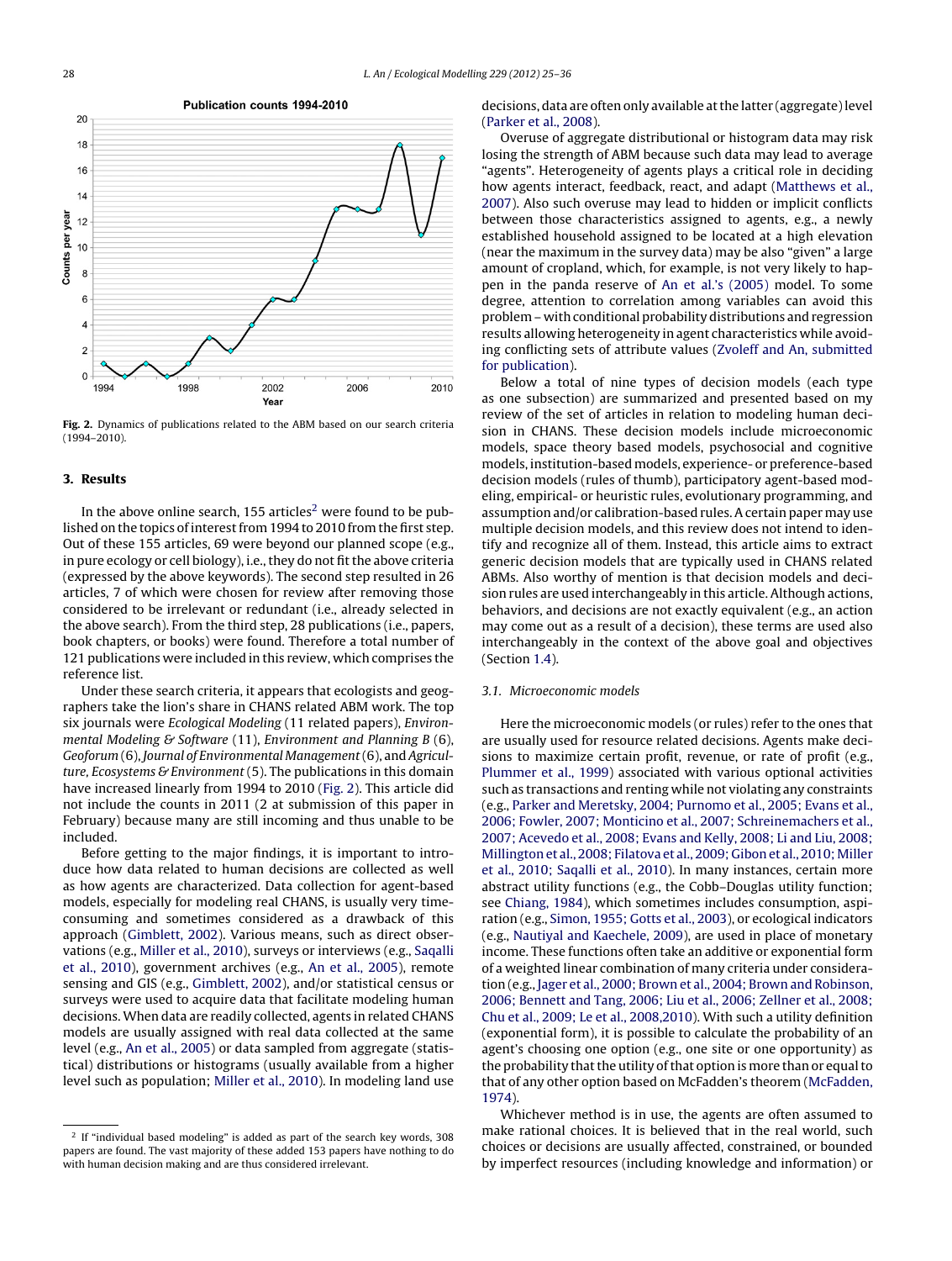limited ability to make use of such resources [\(Bell](#page-8-0) et [al.,](#page-8-0) [1988;](#page-8-0) [Simon,](#page-8-0) [1997\).](#page-8-0) This line of bounded rationality can also be seen from the literature of behavioral decision theory, which posits that agents should be limited in their environmental knowledge, and their decisions should be made relatively simply. Furthermore, agents tend to seek satisfactory rather than optimal utility when making relevant decisions ([Kulik](#page-9-0) [and](#page-9-0) [Baker,](#page-9-0) [2008\).](#page-9-0) Microeconomic models, subject to these modifications or restrictions, are employed in numerous empirical studies. Examples include the land use agents who choose sites for various land use purposes ([Brown](#page-8-0) [and](#page-8-0) [Robinson,](#page-8-0) [2006;](#page-8-0) [Brown](#page-8-0) et [al.,](#page-8-0) [2008;](#page-8-0) [Reeves](#page-8-0) [and](#page-8-0) [Zellner,](#page-8-0) [2010\),](#page-8-0) the farmers who choose sites and routes to collect fuelwood ([An](#page-8-0) et [al.,](#page-8-0) [2005\),](#page-8-0) and land buyers in a coastal township who search for the location that maximizes their utility function constrained by their budget ([Filatova](#page-9-0) et [al.,](#page-9-0) [2011\).](#page-9-0) Variants of microeconomic models include calculation of a preference function for a particular land use at a location [\(Ligtenberg](#page-10-0) et [al.,](#page-10-0) [2010;](#page-10-0) [Chu](#page-10-0) et [al.,](#page-10-0) [2009\).](#page-10-0)

All these examples are characterized by one common feature: computing a certain utility (could also be named Potential Attrac-tiveness; [Fontaine](#page-9-0) and Rounsevell, [2009\)](#page-9-0) value for available options and then choosing the one with the best (maximum or minimum) or satisfactory value. However, choices when using microeconomic models are made based on both science (guided by solid microeconomic theory) and art (based on the modeler's perception of the system under investigation). For instance, what variables, in what form (e.g., linear combination of the chosen variables), should enter the utility function. CHANS modelers should be aware of, and cautious about, these caveats when using microeconomic models.

### 3.2. Space theory based models

Geographic theories treat distance differently. Absolute distance between locations is often considered when individuals make decisions, giving rise to theories of absolute space. Christaller's central place theory [\(Christaller,](#page-8-0) [1933\)](#page-8-0) and von Thünen's circles of production ([von](#page-11-0) [Thünen,](#page-11-0) [1826\)](#page-11-0) belong to this set of theories. When household agents evaluate candidate sites for their residential location in the HI-LIFE model (Household Interactions through LIFE cycle stages; [Fontaine](#page-9-0) [and](#page-9-0) [Rounsevell,](#page-9-0) [2009\),](#page-9-0) the Euclidean distances to the closest physical and social features (e.g., the main road network, train stations, key service areas, large cities) are incorporated in calculating each site's Potential Attractiveness (PA). Distances to the-like physical and social features (e.g., peace and order situation) are also considered in the agent-based models of [Loibl](#page-10-0) [and](#page-10-0) [Toetzer](#page-10-0) [\(2003\),](#page-10-0) [Brown](#page-8-0) et [al.](#page-8-0) [\(2004\),](#page-8-0) [Huigen](#page-9-0) et [al.](#page-9-0) [\(2006\),](#page-9-0) and [Li](#page-10-0) [and](#page-10-0) [Liu](#page-10-0) [\(2008\).](#page-10-0)

The characteristics of a certain location in space (e.g., slope) as well as its location relative to other locations also affect the "attractiveness" ([Loibl](#page-10-0) [and](#page-10-0) [Toetzer,](#page-10-0) [2003\)](#page-10-0) of a certain site, thus affecting individual agents' choice of location for a certain purpose. This accounts for the theories of relative space. For instance, the environmental amenities (e.g., closeness or availability of coastlines, water bodies, and green areas such as national parks) belong to the relative space consideration ([Brown](#page-8-0) et [al.,](#page-8-0) [2004,](#page-8-0) [2008;](#page-8-0) [Yin](#page-8-0) [and](#page-8-0) [Muller,](#page-8-0) [2007;](#page-8-0) [Fontaine](#page-8-0) [and](#page-8-0) [Rounsevell,](#page-8-0) [2009\).](#page-8-0) This relative space consideration emphasizes the relative positioning (not absolute travel distance or geographic coordinates) of a certain site in the corresponding social and environmental context. Readers interested in issues onrelative/absolute space are referred to the communication literature (e.g., [Sack,](#page-10-0) [1980;](#page-10-0) [Graham,](#page-10-0) [1998;](#page-10-0) [Adams,](#page-10-0) [2010\).](#page-10-0)

Under these two lines of theory, an agent "calculates" the suitability of a given location for a certain purpose as a function of variables that represent both absolute and relative locations ([Manson,](#page-10-0) [2006\).](#page-10-0) This calculation process may involve indirect communications with other agents mediated by the modified environment (i.e., "stigmergy"; see [Dorigo](#page-9-0) et [al.,](#page-9-0) [2000\).](#page-9-0) This is so because each location contains a repertoire of multi-layered information, which buttresses the so called layered artificial intelligence method (e.g., [Banerjee](#page-8-0) et [al.,](#page-8-0) [2008\).](#page-8-0) Such repertoire usually consists of elements related to current or historical environmental and socioeconomic changes, including influences from other agents' actions. There is, however, certain degree of arbitrariness indeciding what environmental/socioeconomic elements and what (usually linear) relationships between the agent's decision(s) and the chosen elements should enter the model of interest. Also more justification is needed for the arbitrary (usually equal) weights of different distance or environmental amenity variables (e.g., [Loibl](#page-10-0) [and](#page-10-0) [Toetzer,](#page-10-0) [2003\).](#page-10-0)

## 3.3. Psychosocial and cognitive models

Agents make decisions based on their own cognitive maps (e.g., concepts) or abilities (e.g., memory, learning, and innovation), beliefs or intentions, aspirations, reputation of other agents, and social norms (e.g., [Simon,](#page-11-0) [1955,1960;](#page-11-0) [Ligtenberg](#page-11-0) et [al.,](#page-11-0) [2004;](#page-11-0) [Fox](#page-11-0) et [al.,](#page-11-0) [2002\).](#page-11-0) There are several models along this line that are worth mentioning as they aim to "[represent] the net effect of people's thought processes" [\(Bithell](#page-8-0) et [al.,](#page-8-0) [2008\).](#page-8-0)

First, the actor-centered structuration theory (ST) states that actors influence, and simultaneously are influenced by, social structures, which reflects the concept of duality of structure ([Giddens,](#page-9-0) [1984\).](#page-9-0) This theory conceptualizes a recursive social reproduction, which is in line with what is termed as circular causality or feedback in many complex adaptive systems such as CHANS [\(Janssen](#page-9-0) [and](#page-9-0) [Ostrom,](#page-9-0) [2006;](#page-9-0) [Feola](#page-9-0) [and](#page-9-0) [Binder,](#page-9-0) [2010\).](#page-9-0) Another related theory is the theory of interpersonal behavior (TIB), which posits that intentions, habit, physiological arousal, and contextual factors exert impacts on agent decisions [\(Triandis,](#page-11-0) [1980\).](#page-11-0) In one example inspired by these two theories, a conceptual Integrative Agent-Centered (IAC) Framework was developed to integrate the strengths of these two theories in explaining human behavior: the ability of ST to incorporate feedback or micro-macro level interaction as well as the ability of TIB to provide a structure of behavioral drivers in empirical research. In predicting potato producers' pesticide use in Boyacá, the Colombian Andes, data regarding a set of behavioral drivers (e.g., social norm, expected consequence of using pesticide chosen according to TIB) were collected and exposed to binomial and multinomial logistic regressions to estimate the coefficients of these drivers and derive probability of using certain pesticides [\(Feola](#page-9-0) [and](#page-9-0) [Binder,](#page-9-0) [2010\).](#page-9-0) If the following additional steps had been done, the IAC framework would have been substantially strengthened: build an ABM, characterize the agents using the above survey and regression results, run the ABM, and let the agents review the macro patterns as a result of their earlier microlevel pesticide use decisions (feedback is thus incorporated), and decide what to do in the future.

Second, fuzzy cognitive maps (FCM) are potentially very useful in modeling human decisions and behavior in CHANS. The FCMs, derived from cognitive maps that were originally introduced by psychologists to model complex human or animal behaviors [\(Tolman,](#page-11-0) [1948\),](#page-11-0) are graphs that contain a set of nodes (concepts) and a set of directional edges (each edge representing the influence of a concept on another). FCMs are mainly used to describe and compute agent behavior in biological or ecological studies (e.g., predator–prey simulation, [Gras](#page-9-0) et [al.,](#page-9-0) [2009\).](#page-9-0) FCM related empirical research devoted to simulating human–environmentinteraction in CHANS has been minimal.

Third and last, computational organization theory is also potentially useful in modeling human decisions in CHANS. With input from social psychology, this theory claims that individual agents learn about their environments along pre-conceived biases, and influence other peer agents to adopt the same biases [\(Weick,](#page-11-0) [1979\).](#page-11-0)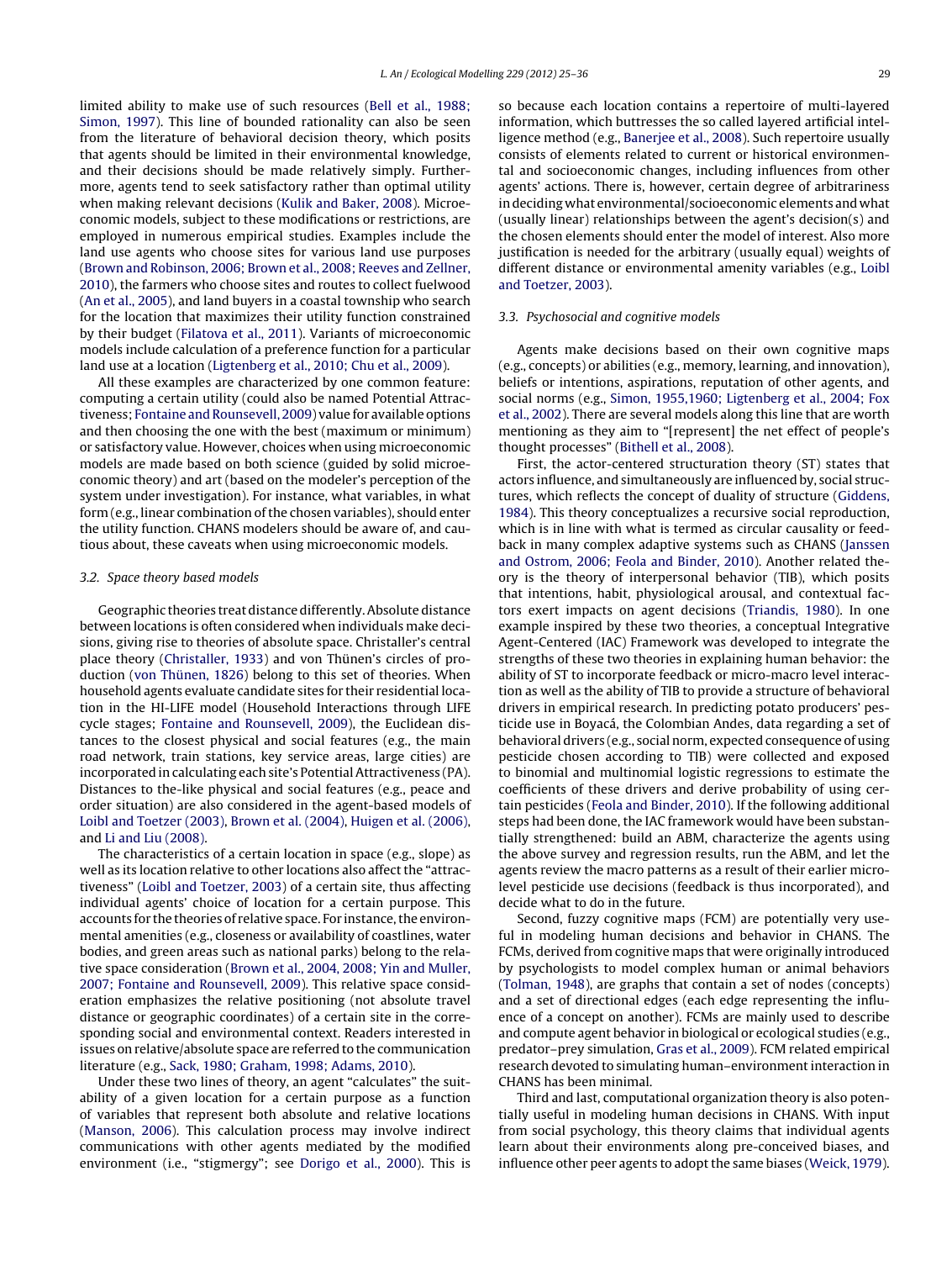<span id="page-5-0"></span>[Chen](#page-8-0) et [al.](#page-8-0) [2012](#page-8-0) report that a 10% reduction in neighboring households who participate in a conservation program, regardless of reasons, would decrease the likelihood that the household would participate in the same program by an average of 3.5%. At the Caparo Forest Reserve in Venezuela, land occupation decisions are strongly influenced by imitation and social learning among individual landowners as a way to secure a "better way of life" ([Terán](#page-11-0) et [al.,](#page-11-0) [2007\).](#page-11-0)

Along this line, more research should be devoted to the role of social networks in affecting human decisions. The quality of social networks (e.g., some members in the network have higher influences on other members) may determine how actions may arise from interactions (e.g., [Barreteau](#page-8-0) [and](#page-8-0) [Bousquet,](#page-8-0) [2000;](#page-8-0) [Acosta-](#page-8-0)Michlik [and](#page-8-0) [Espaldon,](#page-8-0) [2008;](#page-8-0) [Christakis](#page-8-0) [and](#page-8-0) [Fowler,](#page-8-0) [2009\).](#page-8-0) Research in communication, marketing, and diffusion (e.g., adoption of innovations) could provide helpful conceptual frameworks or guidelines for modeling human decisions in CHANS. For instance, decisions of agents in a certain system may be explained by these agents' motivation, knowledge, and skills ([Spitzberg,](#page-11-0) [2009\);](#page-11-0) a small minority of opinion leaders may disproportionately affect or shift the mass opinion on a certain topic ([Katz](#page-9-0) [and](#page-9-0) [Lazarsfeld,](#page-9-0) [1955;](#page-9-0) [Merton,](#page-9-0) [1968;](#page-9-0) [Watts](#page-9-0) [and](#page-9-0) [Dodds,](#page-9-0) [2007\).](#page-9-0) Also in understanding recreational decisions, cognitive assessment models (e.g., Kaplan's Information Processing Model; Kaplan and Kaplan, [1982\)](#page-9-0) are useful. They provide fundamental understanding of how humans evaluate landscape quality and make subsequent decisions [\(Deadman](#page-9-0) [and](#page-9-0) [Gimblett,](#page-9-0) [1994\).](#page-9-0)

#### 3.4. Institution-based models

To a large extent, institution-based models are inextricably linked to the above cognitive models because institutions can be considered as a special type of social norm that is established through law or policy. Institutions can explain why there are similarities across agents. Institutional theory postulates that agents in the same environment copy each other either because they are forced to (government regulation) or to gain legitimacy from copying other same-environment members' strategies ([DiMaggio](#page-9-0) [and](#page-9-0) [Powell,](#page-9-0) [1983\).](#page-9-0) For example, a person agent may consider marriage at a certain probability at the age of 22, the minimum age for marriage legally mandated in China ([An](#page-8-0) et [al.,](#page-8-0) [2005\).](#page-8-0) In another CHANS, the household agents could not perform their production activities outside their own ejidos (land management and ownership units) or sell land to outsiders before the neoliberal policy shift in the southern Yucatán [\(Manson,](#page-10-0) [2006\).](#page-10-0)

Institutions may take a number of forms. In modeling location and migration decisions of firms (agents), subsidies, tax reductions, and/or environmental standards (enforced by governments) play a critical role in impacting the mobility of small and medium size firms [\(Maoh](#page-10-0) [and](#page-10-0) [Kanaroglou,](#page-10-0) [2007\).](#page-10-0) The pastoralist enterprises in Australian rangelands, through conforming to policies from governments and/or land brokers, may adopt different strategies (e.g., selling, destocking, or restocking cattle; [Gross](#page-9-0) et [al.,](#page-9-0) [2006\).](#page-9-0) In the simulation model of whale-watching tours in the St. Lawrence Estuary in Quebec, Canada, boat agents are required by regulation to share whale location information among other agents [\(Anwar](#page-8-0) et [al.,](#page-8-0) [2007\).](#page-8-0) Buyer and seller agents make land transactions, subject to local policy and regulations (e.g., minimum parcel size), in the process of seeking maximum economic returns ([Lei](#page-10-0) et [al.,](#page-10-0) [2005\).](#page-10-0)

# 3.5. Experience- or preference-based decision models (rules of thumb)

Experience- or preference-based decision models are usually effective real-world strategies that can be articulated or inductively derived from data (both quantitative and qualitative), direct observations, ethnographic histories (e.g., "translating" narratives or life histories from the field into a computerized model; [Huigen,](#page-9-0) [2004;](#page-9-0) [Huigen](#page-9-0) et [al.,](#page-9-0) [2006;](#page-9-0) [Matthews,](#page-9-0) [2006\),](#page-9-0) or "stylized facts abstracted from real-world studies" ([Albino](#page-8-0) et [al.,](#page-8-0) [2006\).](#page-8-0) They are often simple, straightforward, and self-evident without much need for additional justification.

Examples using this type of decision model are many. When a new house (agent) is set up, the vegetation in its location and surrounding area is cleared up ([Bithell](#page-8-0) [and](#page-8-0) [Brasington,](#page-8-0) [2009;](#page-8-0) [An](#page-8-0) [and](#page-8-0) [Liu,](#page-8-0) [2010\).](#page-8-0) When clearing forests, the households in the southern Yucatán will "clear secondary forest when the primary forest is too far from my location" ([Manson](#page-10-0) [and](#page-10-0) [Evans,](#page-10-0) [2007\).](#page-10-0) Human agents living with the hunter-gatherer lifestyle "first search for animals in their present location (cell) to hunt, and if successful, consume the animal. Otherwise, . . . [they] move to adjacent cells to hunt." [\(Wainwright,](#page-11-0) [2008\).](#page-11-0) In deciding what to plant or simply fallow, household agents check their subsistence needs, soil quality, capital, and labor in a hierarchically connected manner [\(Deadman](#page-9-0) et [al.,](#page-9-0) [2004\).](#page-9-0) In the Caparo tropical forest reserve in Venezuela, a settler agent performs subsistence-oriented activities such as "slash and burn" after he/she takes possession of a parcel of land in the reserve [\(Moreno](#page-10-0) et [al.,](#page-10-0) [2007\).](#page-10-0)

Along this line, artificial intelligence algorithms (e.g., learning classifier; [Holland](#page-9-0) [and](#page-9-0) [Holyoak,](#page-9-0) [1989\),](#page-9-0) often combined with expert knowledge and some degree of fuzzy logic, have been developed to solicit agents' decision rules in a manner consistent with our understanding of reality (e.g., [Roberts](#page-10-0) et [al.,](#page-10-0) [2002;](#page-10-0) [An](#page-10-0) et [al.,](#page-10-0) [2005;](#page-10-0) [Wilson,](#page-10-0) [2007\).](#page-10-0) Such rules or strategies are often dynamic and subject to evolution (see Section [3.8](#page-6-0) for one way to capture such evolution). In modeling prehistoric settlement systems (e.g., [Kohler](#page-9-0) et [al.,](#page-9-0) [1996\)](#page-9-0) or human–environment interactions (e.g., [Axtell](#page-8-0) et [al.,](#page-8-0) [2002\),](#page-8-0) most of the decision rules (if not all) are derived this way unless there are historically documented analogs.

#### 3.6. Participatory agent-based modeling

A variant in the family of experience- or preference-based decision models (Section 3.5) is the so called participatory agent-based modeling in which real people directly tell the modeler what they would do under certain conditions ([Purnomo](#page-10-0) et [al.,](#page-10-0) [2005;](#page-10-0) [Simon](#page-10-0) [and](#page-10-0) [Etienne,](#page-10-0) [2010\).](#page-10-0) Put another way, participatory ABM involves stakeholders in an iterative process of describing contexts (e.g., local environment, the ABM), soliciting decisions, running the ABM, and envisioning scenarios arising from the corresponding decisions. One major rationale for participatory ABM is that in modeling CHANS, it is often a challenge to communicate between specialists (e.g., ABM modelers) and non-specialists. Stakeholders, non-specialists in most situations, do not easily envision or understand the (often) non-linear linkages between their decisions and the environmental consequences within the system of interest. The participatory ABM-generated scenarios can help stakeholders make this linkage, quite often in a spatially explicit manner. Agents are considered as individuals with autonomy and intelligence, who keep learning from (thus updating their knowledge base), and adapting to, the changing environment (e.g., "primitive contextual elements"; [Tang](#page-11-0) [and](#page-11-0) [Bennett,](#page-11-0) [2010\)](#page-11-0) and other agents (e.g., [Bennett](#page-8-0) [and](#page-8-0) [Tang,](#page-8-0) [2006;](#page-8-0) [Le](#page-8-0) et [al.,](#page-8-0) [2010\).](#page-8-0) Participatory agentbased modeling has arisen in this context, which is conceptually similar to "companion modeling" in the ecology literature.

Participatory agent-based modeling incorporates on-site decision making from real people, facilitating "information sharing, collective learning and exchange of perceptions on a given concrete issue among researchers and other stakeholders" [\(Ruankaew](#page-10-0) et [al.,](#page-10-0) [2010\).](#page-10-0) A particular application is role playing of real stakeholders, which has been successfully used in soliciting decision rules through direct observation of the player's behavior. Success of using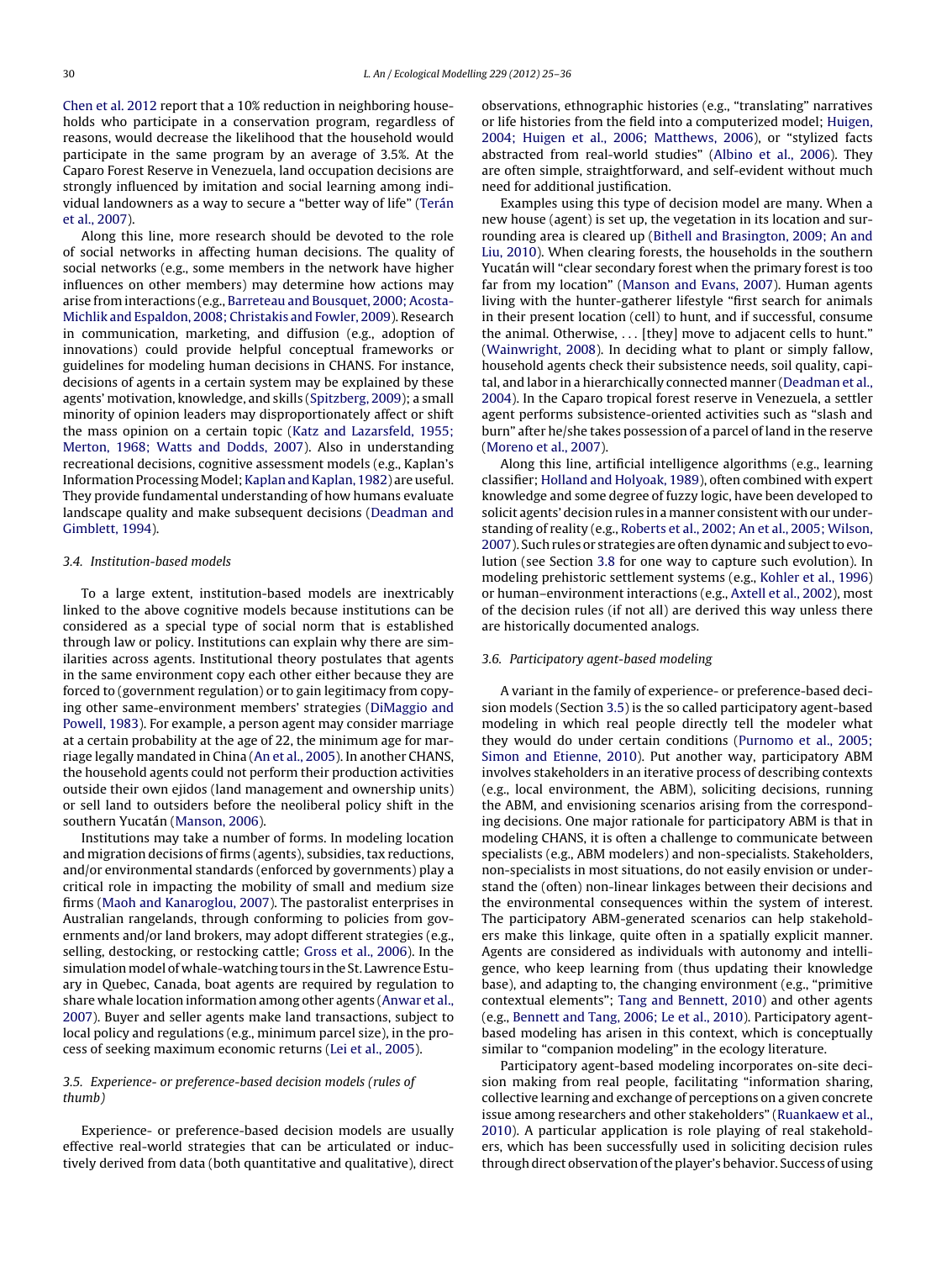<span id="page-6-0"></span>this approach has been reported from several study regions such as Northeast Thailand [\(Naivinit](#page-10-0) et [al.,](#page-10-0) [2010\),](#page-10-0) the Colombian Amazonian region [\(Pak](#page-10-0) [and](#page-10-0) [Brieva,](#page-10-0) [2010\),](#page-10-0) Central France ([Etienne](#page-9-0) et [al.,](#page-9-0) [2003\),](#page-9-0) Senegal [\(D'Aquino](#page-9-0) et [al.,](#page-9-0) [2003\),](#page-9-0) and Vietnam ([Castella](#page-8-0) et [al.,](#page-8-0) [2005a,b;](#page-8-0) [Castella,](#page-8-0) [2009;](#page-8-0) see [D'Aquino](#page-9-0) et [al.,](#page-9-0) [2002](#page-9-0) for review).

#### 3.7. Empirical- or heuristic rules

Agents are assigned rules that are derived from empirical data or observations (e.g., through cluster analysis; [Bakker](#page-8-0) [and](#page-8-0) [Doorn,](#page-8-0) [2009\)](#page-8-0) without a strong theoretical basis or other guidelines. Models using rules of this type are sometimes called "heuristic rule-based models" [\(Gibon](#page-9-0) et [al.,](#page-9-0) [2010\).](#page-9-0) Even though also based on data, researchers usually have to go through relatively complex data compiling, computation, and/or statistical analysis to obtain such rules, not as straightforward and self-evident as that in Section [3.5.](#page-5-0) Some demographic decisions are usually modeled in a stochastic manner. For instance, male adults may move to the Gulf of Guinea basin to find jobs during the dry season at a certain probability ([Saqalli](#page-10-0) et [al.,](#page-10-0) [2010\);](#page-10-0) children between 16 and 20 may go to college or technical schools at a probability of 2% per year [\(An](#page-8-0) et [al.,](#page-8-0) [2005\);](#page-8-0) only male adult agents more than 16 years old may have access to the migration activity ([Saqalli](#page-11-0) et [al.,](#page-11-0) [2011\).](#page-11-0) Using a series of predetermined socioeconomic variables as covariates (the choice of these variables still depends on theory), [Zvoleff](#page-11-0) [and](#page-11-0) [An](#page-11-0) [\(submitted](#page-11-0) [for](#page-11-0) [publication\)](#page-11-0) build statistical models (e.g., logistic regression and survival analysis) to make links between fertility choices and land use.

Neural network or decision tree methods, largely black- or greybox approaches (usually few mechanistic explanations or theories are provided, if any), are sometimes used to derive or "learn" rules from empirical data. In modeling strategies of ambulance agents that aim to save victims, experts were provided with a set of scenarios that increase in information complexity (e.g., location and number of hospitals, ambulances, and victims, whether there is enough gasoline). Then the set of criteria or decision rules, usually not elicitable or elicitable only with difficulty, was learned through analyzing the experts' answers under the above scenarios using a machine-learning process (e.g., a decision tree; [Chu](#page-8-0) et [al.,](#page-8-0) [2009\).](#page-8-0) This type of black- or grey-box approach, though statistics-based, is different from many other instances in which statistical analyses (e.g., regression) are used under theoretical (e.g., microeconomics or others reviewed above) guidance.

When data on deterministic decision making processes are unavailable, it is sometimes practical to group agents according to a certain typology (e.g., one derived from survey data). Such typologies usually account for differences in making decisions, performing some behavior, or encountering certain events (e.g., [Antona](#page-8-0) et [al.,](#page-8-0) [1998;](#page-8-0) [Etienne](#page-8-0) et [al.,](#page-8-0) [2003;](#page-8-0) [Loibl](#page-8-0) [and](#page-8-0) [Toetzer,](#page-8-0) [2003;](#page-8-0) [Mathevet](#page-8-0) et [al.,](#page-8-0) [2003;](#page-8-0) [Bakker](#page-8-0) [and](#page-8-0) [Doorn,](#page-8-0) [2009;](#page-8-0) [Wainwright](#page-8-0) [and](#page-8-0) [Millington,](#page-8-0) [2010;](#page-8-0) [Valbuena](#page-8-0) et [al.,](#page-8-0) [2010a\).](#page-8-0) In some instances, each agent type may be assigned a ranking or scoring value for a specific decision or behavior type (out of many types) according to, e.g., experts' knowledge or empirical data (e.g., the 'Who Counts' matrix in [Colfer](#page-9-0) et [al.,](#page-9-0) [1999\).](#page-9-0)

Examples of this type of decision model are numerous. In one example focusing on land use decisions, five types of farmers (i.e., hobby, conventional, diversifier, expansionist-conventional and expansionist-diversifier) were identified based on both the willingness and ability of farmers in terms of farm expansion and diversification of farm practices. For each type, empirical probabilities were found for optional activities such as "stop farming" or "buying land" [\(Valbuena](#page-11-0) et [al.,](#page-11-0) [2010b\).](#page-11-0) In modeling land use decisions at a traditional Mediterranean agricultural landscape, [Millington](#page-10-0) et [al.](#page-10-0) [\(2008\)](#page-10-0) adopt a classification of "commercial" and "traditional" agents. These agents make decisions in different ways:

commercial agents make decisions that seek profitability in consideration of market conditions, land-tenure fragmentation, and transport; while traditional agents are part-time or traditional farmers that manage their land because of its cultural, rather than economic, value. Similar efforts include the agent profiling work by [Acosta-Michlik](#page-8-0) [and](#page-8-0) [Espaldon](#page-8-0) [\(2008\)](#page-8-0) and the empirical typology by [Jepsen](#page-9-0) et [al.](#page-9-0) [\(2005\),](#page-9-0) [Acevedo](#page-8-0) et [al.](#page-8-0) [\(2008\),](#page-8-0) and [Valbuena](#page-11-0) et [al.](#page-11-0) [\(2008\).](#page-11-0)

Deriving rules this way (i.e., exposing empirical data to statistical analysis), modeling needs can be temporarily satisfied. However, questions related to why decisions are so made are largely left unanswered. For instance, [Evans](#page-9-0) et [al.](#page-9-0) [\(2006\)](#page-9-0) point out that many statistical tools can be employed to correlate particular agent attributes (e.g., age) with specific land-use decisions, which may be "useful for policy purposes. However, this practice does not necessarily identify why landowners of a certain age make these decisions." Hence it would be ideal that beyond those empirical or heuristic rules, actual motivations, incentives, and preferences behind those decisions can be derived. This will not only provide ad hoc solutions to the specific problem under investigation, but also advance our generic knowledge and capacity of modeling human decisions in complex systems (CHANS in particular).

#### 3.8. Evolutionary programming

This type of decision making model, in essence, belongs to the category of empirical or heuristic decision models (Section 3.7). It is separately listed as its computational processes are similar to those in natural selection theory. Agents carry a series of numbers, characters, or strategies (chromosomes; [Holland,](#page-9-0) [1975\)](#page-9-0) that characterize them and make them liable to different decisions or behaviors. The selection process favors individuals with the fittest chromosomes, and these individuals usually have the capacity of learning and adaptation. Copying, cross-breeding, and mutation of their chromosomes are critical during the adaptation or evolution process. Under this umbrella, genetic algorithms ([Holland,](#page-9-0) [1975\)](#page-9-0) have emerged and found applications in a range of ecological/biological studies (see [Bousquet](#page-8-0) [and](#page-8-0) [Le](#page-8-0) [Page,](#page-8-0) [2004](#page-8-0) for review) as well as studies on emerging social organizations [\(Epstein](#page-9-0) [and](#page-9-0) [Axtell,](#page-9-0) [1996\).](#page-9-0) In CHANS research, few but increasing empirical studies fall into this category. Below are examples that illustrate this line of modeling decision making.

In the human-environment integrated land assessment (HELIA) model that simulates households' land use decisions in the southern Yucatán [\(Manson](#page-10-0) [and](#page-10-0) [Evans,](#page-10-0) [2007\),](#page-10-0) household agents use their intricate function  $f(x)$  to calculate the suitability when siting land use in a "highly dimensional stochastic" environment [\(Manson,](#page-10-0) [2006\).](#page-10-0) This function  $f(x)$  is considered to consist of usually multi-criteria (and likely multi-step) evaluation processes that are unknown or inarticulate. Through some symbolic regression (genetic programming in particular) between land change data (**Y**, response variable) and spatial predictor variables  $(\mathbf{X} = \{X_1, \ldots, X_n\})$ , an empirical function  $\hat{f}(x)$  can be estimated to approximate  $f(x)$ (e.g.,through minimizing the residuals between data and estimated suitability). During the estimation process, multiple parental land use strategies or programs (similar to the above chromosomes) compete and evolve to produce offspring strategies through imitating/sharing, interbreeding, and mutation [\(Manson,](#page-10-0) [2005\).](#page-10-0)

Strategies computed through genetic programming are found to be consistent with those obtained from general econometric models or rules of thumb solicited from local interviews, and the latter were often believed to be trustworthy [\(Manson](#page-10-0) [and](#page-10-0) [Evans,](#page-10-0) [2007\).](#page-10-0) This consistency increases the reliability of genetic programming on the one hand; at the same time it necessitates more explorations for why and when genetic programming should be used in place of traditional modeling approaches. A variant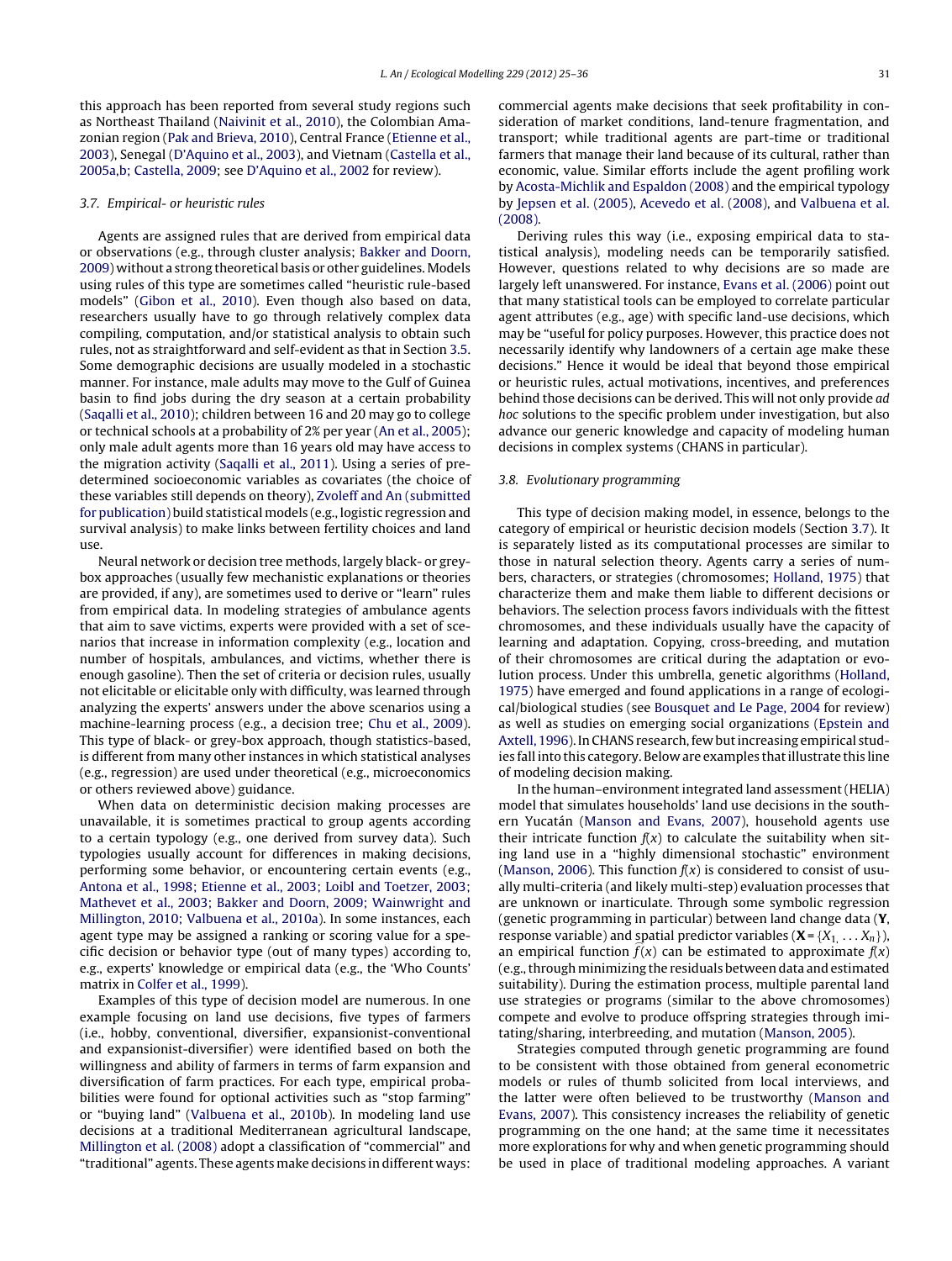under this type of studies is the concept of tag (a sort of numerical code that explains skills or behavior). Agents, through comparing and adopting each other's tags, interact with each other and are collectively (usually unwittingly) accountable for the emerging patterns ([Riolo](#page-10-0) et [al.,](#page-10-0) [2001\).](#page-10-0)

## 3.9. Assumption and/or calibration-based rules

Hypothetical rules can be used in places where inadequate data or theory exists.In public health or epidemiologyfield, daily activity routines and social networks (especially social contact structure) are important for researchers to model the diffusion of infectious diseases and to design polices for disease mitigation [\(Eubank](#page-9-0) et [al.,](#page-9-0) [2004;](#page-9-0) [Epstein,](#page-9-0) [2009\).](#page-9-0) Human agents are infected in a stochastic manner that involves untested assumptions (e.g., [Muller](#page-10-0) et [al.,](#page-10-0) [2004;](#page-10-0) [Perez](#page-10-0) [and](#page-10-0) [Dragicevic,](#page-10-0) [2009\),](#page-10-0) and the timing, location, and probability of getting infected are closely related to the number of contacts they make with other agents over a certain time interval [\(Stroud](#page-11-0) et [al.,](#page-11-0) [2007;](#page-11-0) [Yang](#page-11-0) [and](#page-11-0) [Atkinson,](#page-11-0) [2008\).](#page-11-0) Specifically in [Perez](#page-10-0) [and](#page-10-0) [Dragicevic](#page-10-0) [\(2009\)'s](#page-10-0) model, it is assumed that the length of time for out-of-house daily activities for an individual is 10 h (time of high risk of being infected), which includes 2 h for public transportation and 8 h in work places, study places, or places for doing some leisure activities. People within this 10-h window are assumed to have the same risk of infection, which may be subject to changes if new observations or theories arise. Temporarily, such untested hypothetical rules are accepted to operationalize the corresponding model.

Similarly, time-dependent human activities, varying across different land use or agent types (e.g., rice growers, hunters) or time windows, are documented and assumed constant over time. Such data, including the constancy assumption, are used to simulate how likely, e.g., humans may be infected by Malaria over space and time assuming constant mosquito (An. hyrcanus) biting rate [\(Linard](#page-10-0) et [al.,](#page-10-0) [2009\),](#page-10-0) or how likely hunters may capture game animals ([Bousquet](#page-8-0) et [al.,](#page-8-0) [2001\).](#page-8-0) In another instance, "[At] an age specified by the user (the user has to make these assumptions related to decision rules), children leave the house in search of an independent livelihood or other economic opportunities" ([Deadman](#page-9-0) et [al.,](#page-9-0) [2004\).](#page-9-0) There are many other simulation studies that similarly document the timing and location of different human activities, and assume a certain activity, location, or time may subject the associated agents to certain events (e.g., [Roche](#page-10-0) et [al.,](#page-10-0) [2008;](#page-10-0) [Liu](#page-10-0) et [al.,](#page-10-0) [2010\)](#page-10-0) or strategies (e.g., [Roberts](#page-10-0) et [al.,](#page-10-0) [2002\)](#page-10-0) at the same probability.

Alternatively, calibration-based rules are used to choose among candidate decision models. Specifically, such candidates are applied to the associated ABM, which may produce various outcomes. By evaluating the defensibility of the outcome or comparing the outcome with observed data (if available), the modeler decides what decision model is most likely to be useful. For instance, in [Fontaine](#page-9-0) [and](#page-9-0) [Rounsevell](#page-9-0) [\(2009\)'s](#page-9-0) [model](#page-9-0) that simulates residential land use decisions, several values, usually ranging from low to high, are chosen for a set of carefully selected parameters (e.g., weight for distance to coastline or road network). Then all the combinations of these parameter values are entered into the model for simulation runs. Then the set of parameter values that give rise to resultant household patterns most similar (e.g., in terms of correlation coefficient) to real data at a certain aggregate level are retained. In some instances decision or behavior patterns of economic agents per se are of interest, and this approach is used to detect the most plausible one(s) (e.g., [Tillman](#page-11-0) et [al.,](#page-11-0) [1999\).](#page-11-0)

There are several disadvantages associated with this type of assumption and/or calibration-based decision models: (1) researchers usually do not have all the possible candidate rules, thus the chosen one may not be appropriate; (2) only a limited number of rules should be set by calibration testing; errors in ABMs could cancel out each other and give rise to problematic calibration outcomes (e.g., ruling out a good candidate). Therefore, rules of this type should be used with caution. Calibration in ABM is often cited as a weakness of ABM that needs to be improved (e.g., [Parker](#page-10-0) et [al.,](#page-10-0) [2003;](#page-10-0) [Phan](#page-10-0) [and](#page-10-0) [Amblard,](#page-10-0) [2007\).](#page-10-0)

#### **4. Conclusion**

This paper does not mean to give a complete list of all human decision models used in CHANS research. It rather focuses on the ones that are relatively frequently used in the hope that CHANS modelers (especially beginners) may find them helpful when grappling with how to model human decisions. It is also noteworthy to point out that the above nine types of models are by no means exclusive – in many instances, hybrid models are employed in simulating CHANS decision making processes.

The CHANS related complexity (as reviewed in Section [1\)](#page-0-0) makes modeling of human decision highly challenging. According to this review, human decision or behavior models in related ABMs range from highly empirically based ones (e.g., derived through trend extrapolation, regression analysis, expert knowledge based systems, etc.) to more mechanistic or processes-based ones (e.g., econometric models, psychosocial models). It is clear that both approaches for modeling human decisions along this gradient (from empirically based to processes-based) have their own strengths and weaknesses, and should be employed to best suit the corresponding contexts (e.g., objectives, budget and time limitations) and complement each other. On the other hand, humans make decisions in response to changing natural environments, which will in turn change the context for future decisions. Humans, with abilities and aspirations for learning, adapting, and making changes, may undergo evolution in their decision-making paradigm. Given all these features, it is considered "something that is still far away" to incorporate realistic reasoning about beliefs and preferences into understanding and modeling human decision processes ([Ligtenberg](#page-10-0) et [al.,](#page-10-0) [2004\).](#page-10-0) Without a more process-based understanding of human decision-making (e.g., the way-finding process model by [Raubal,](#page-10-0) [2001\),](#page-10-0) it is very difficult to appreciate complexity at multiple dimensions or scales, achieving in-depth coupling of the natural and human systems.

This research thus advocates that while keeping up with empirically based decision models, substantial efforts be invested in process-based decision-making mechanisms or models to better understand CHANS systems. In many instances, process-based models are the ones "capturing the triggers, options, and temporal and spatial aspects of an actor's reaction in a [relatively] direct, transparent, and realistic way" ([Barthel](#page-8-0) et [al.,](#page-8-0) [2008\).](#page-8-0) During this pursuit, agent-based modeling will play an essential role, and will become enriched by itself. On the other hand, CHANS modelers should avoid an extreme situation in which decision models are made unnecessarily complex through, e.g., including a large amount of trivial details. Whatever decision models are used, the KISS rule ("keep it simple, stupid"; [Axelrod,](#page-8-0) [1997,](#page-8-0) pp. 4–5) may still be a good advice given the complexity we face in many CHANS. By keeping the behaviors available to agents limited and algorithmic, we as modelers will be able to produce stories that, if not convincingly true, cannot be automatically "categorized as false because they contradict what we know of human capacities" ([Lustick,](#page-10-0) [2000\).](#page-10-0)

Modeling human decisions and their environmental consequences in ABM is still a combination of science and art. One difficulty encountered in this review is to compare and contrast different agent-based models, which may partially arise from the high variability in ways to develop and present agent-based models. Consequently, cross-fertilization between ABM models developed by different researchers is a daunting task. Similar to the ODD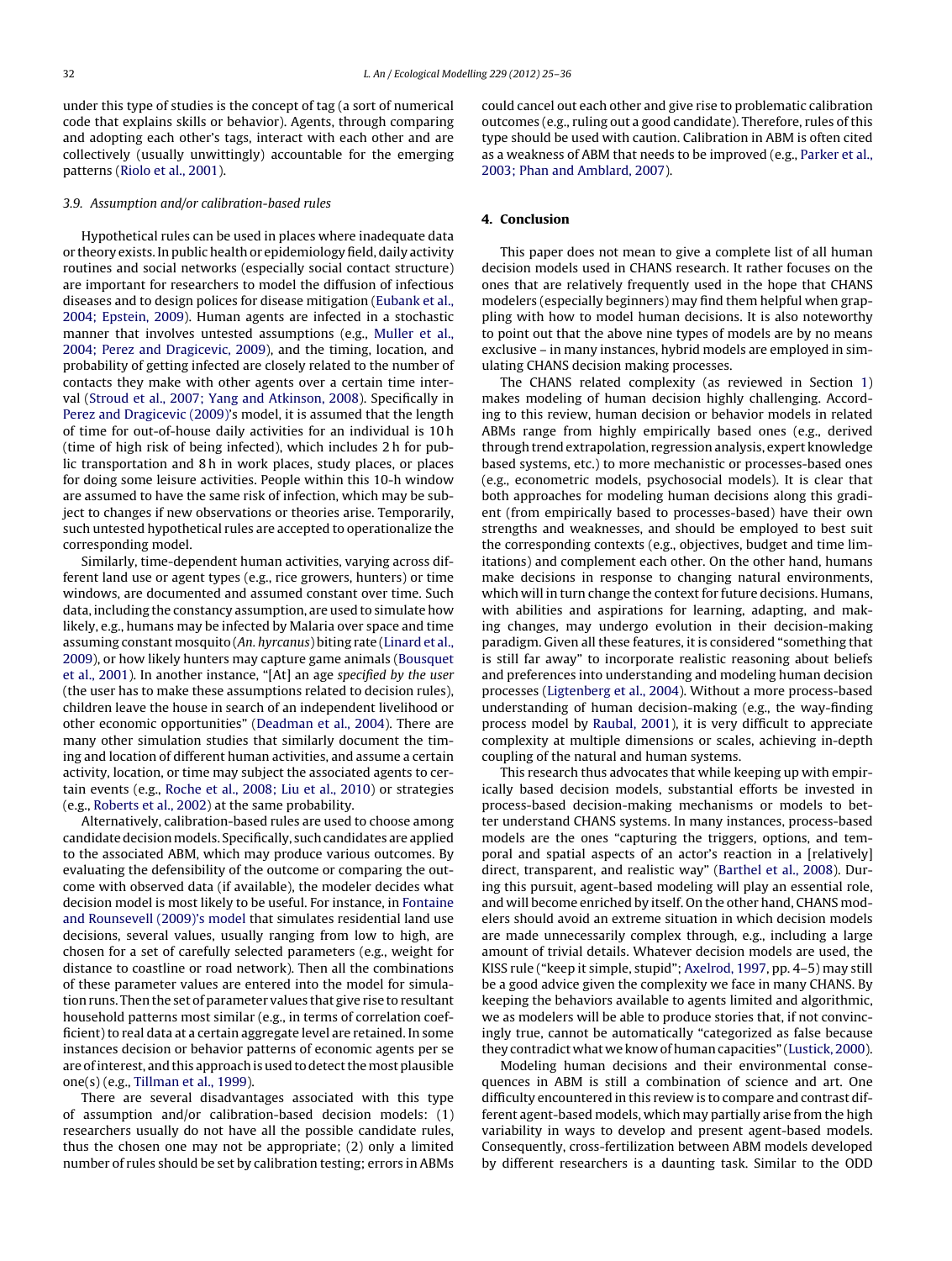<span id="page-8-0"></span>(Overview, Design concepts, and Details) protocol for ecological studies ([Grimm](#page-9-0) et [al.,](#page-9-0) [2006\)](#page-9-0) and the agent-based simulation taxonomy for environmental management [\(Hare](#page-9-0) [and](#page-9-0) [Deadman,](#page-9-0) [2004\),](#page-9-0) it would be desirable to have similar protocols for CHANS-oriented ABMs that aim at modeling human decisions. This paper thus advocates that generic protocols and/or architectures be developed in the context of the specific domain of research questions. Advancements in computational organization theory, behavioral decision theory, marketing and diffusion research, and institutional theory, may provide useful insights for establishing such protocols or architectures [\(Watts](#page-11-0) [and](#page-11-0) [Dodds,](#page-11-0) [2007;](#page-11-0) [Kulik](#page-11-0) [and](#page-11-0) [Baker,](#page-11-0) [2008\).](#page-11-0) Such protocols or architectures, though not panaceas, may be used as benchmarks or checklists, offering recommendations on model structure, choice of decision models, and key elements in modeling human decisions.

As in the past, CHANS modelers will continue to benefit from other disciplines such as ecological psychology (directly addressing how people visually perceive their environment; [Gibson,](#page-9-0) [1979\),](#page-9-0) biology/ecology (e.g., genetic programming), sociology (e.g., organization of agents), political science (e.g., modeling of artificial societies), and complexity theory (e.g., complexity concept). It is hoped that research on how to model human decisions in CHANS will not only advance theories, but also bring forward new opportunities in advancing complexity theory and agent-based modeling.

#### **Acknowledgments**

I am indebted to financial support from the National Science Foundation (Partnership for International Research and Education, OISE 0729709) and San Diego State University. I also thank Sarah Wandersee, Alex Zvoleff, Ninghua Wang, and Gabriel Sady for their assistance in data acquisition and processing as well as very helpful comments on earlier versions of this article. Thanks also go to the anonymous reviewer who provided very helpful comments on an earlier version of this article.

#### **References**

- Acevedo, M.F., Callicott, J.B., Monticino, M., Lyons, D., Palomino, J., Rosales, J., 2008. Models of natural and human dynamics in forest landscapes: cross-site and cross-cultural synthesis. Geoforum 39, 846–866.
- Acosta-Michlik, L., Espaldon, V., 2008. Assessing vulnerability of selected farming communities in the Philippines based on a behavioural model of agent's adaptationto global environmental change. Global EnvironmentalChange 18, 554–563.
- Adams, P.C., 2010. A taxonomy for communication geography. Progress in Human Geography 35 (1), 37–57.
- Albino, V., Carbonara, N., Giannoccaro, I., 2006. Innovation in industrial districts: an agent-based simulation model. International Journal of Production Economics 104, 30–45.
- Altaweel, M., 2008. Investigating agricultural sustainability and strategies in northern Mesopotamia: results produced using a socio-ecological modelling approach. Journal of Archaeological Science 35, 821–835.
- An, L., Liu, J., 2010. Long-term effects of family planning and other determinants of fertility on population and environment: agent-based modeling evidence from Wolong Nature Reserve, China. Population and Environment 31, 427–459.
- An, L., He, G., Liang, Z., Liu, J., 2006. Impacts of demographic and socioeconomic factors on spatio-temporal dynamics of panda habitats. Biodiversity and Conservation 15, 2343–2363.
- An, L., Linderman, M., Qi, J., Shortridge, A., Liu, J., 2005. Exploring complexity in a human–environment system: an agent-based spatial model for multidisciplinary and multi-scale integration. Annals of Association of American Geographers 95, 54–79.
- Antona, M., Bousquet, F., LePage, C.,Weber, J., Karsenty, A., Guizol, P., 1998. Economic theory of renewable resource management: a multi-agent system approach. In: Multi-Agent Systems and Agent-Based Simulation. Springer, pp. 61–78.
- Anwar, S., Jeanneret, C., Parrott, L., Marceau, D., 2007. Conceptualization and implementation of a multi-agent model to simulate whale-watching tours in the St. Lawrence Estuary in Quebec, Canada. Environmental Modelling & Software 22, 1775–1787.
- Arthur, W.B., 1999. Complexity and the economy. Science 284, 107–109.
- Axelrod, R., Cohen, M.D., 1999. Harnessing Complexity: Organizational Implications of a Scientific Frontier. The Free Press, New York.
- Axelrod, R., Dion, D., 1988. The further evolution of cooperation. Science 242, 1385–1390.
- Axelrod, R., 1997. The Complexity of Cooperation: Agent-Based Models of Competition and Collaboration. Princeton studies in complexity. Princeton University Press, New Jersey.
- Axtell, R.L., Epstein, J.M., Dean, J.S., Gumerman, G., Swedlund, A., Harburger, J., 2002. Population growth and collapse in a multiagent model of the Kayenta Anasazi in Long House Valley. Proceedings of the National Academy of Sciences 99, 7275–7279.
- Bakker, M.M.van, Doorn, A.M., 2009. Farmer-specific relationships between land use change and landscape factors: Introducing agents in empirical land use modelling. Land Use Policy 26 (3), 809–817.
- Bankes, S.C., 2002. Tools and techniques for developing policies for complex and uncertain systems. Proceedings of the National Academy of Sciences 99, 7263–7266.
- Barreteau, O., Bousquet, F., 2000. SHADOC: a multi-agent model to tackle viability of irrigated systems. Annals of Operation Research, 94139–94162.
- Barthel, R., Janisch, S., Schwarz, N., Trifkovic, A., Nickel, D., Schulz, C., 2008. An integrated modelling framework for simulating regional-scale actor responses to global change in the water domain. Environmental Modelling & Software 23, 1095–1121.
- Batty, M., 2007. Cities and Complexity: Understanding Cities with Cellular Automata, Agent-Based Models, and Fractals. The MIT Press, Cambridge, Massachusetts.
- Batty, M., 2005. Agents, cells, and cities: new representational models for simulating multiscale urban dynamics. Environment and Planning A 37, 1373–1394.
- Batty, M., Couclelis, H., Eichen, M., 1997. Urban systems as cellular automata. Environment and Planning B 24, 59–164.
- Batty, M., Xie, Y., Sun, Z.L., 1994. Modelling urban dynamics through GIS-based cellular automata. Computer, Environment and Urban Systems 23, 205–233. Bell, D.E., Raiffa, H., Tversky, A., 1988. Decision Making: Descriptive, Normative, and
- Prescriptive Interactions. Cambridge University Press, Cambridge. Benenson, I., Torrens, P.M., 2004. Geosimulation: Automata-Based Modelling of
- Urban Phenomena. Wiley, West Sussex, UK.
- Benenson, I., 1999. Modeling population dynamics in the city: from a regional to a multi-agent approach. Discrete Dynamics in Nature and Society 3, 149–170.
- Banerjee, B., Abukmail, A., Kraemer, L., 2008. Advancing the layered approach to agent-based crowd simulation. 22nd Workshop on Principles of Advanced and Distributed Simulation, 185–192. IEEE. [doi:10.1109/PADS.2008.13.](http://dx.doi.org/10.1109/PADS.2008.13)
- Bennett, D.A., Tang,W., 2006.Modelling adaptive spatially aware, andmobile agents: Elk migration in Yellowstone. International Journal of Geographical Information Science 20, 1039–1066.
- Bian, L., 1997. Multiscale nature of spatial data in scaling up environmental models. In: Quattrochi, D.A., Goodchild, M.F. (Eds.), Scale in Remote Sensing and GIS. Lewis Publishers, New York.
- Bithell, M., Brasington, J., Richards, K., 2008. Discrete-element, individual-based and agent-based models: tools for interdisciplinary enquiry in geography? Geoforum 39, 625–642.
- Bithell, M., Brasington, J., 2009. Coupling agent-based models of subsistence farming with individual-based forest models and dynamic models of water distribution. Environmental Modelling & Software 24 (2), 173–190.
- Bousquet, F., Le Page, C., Bakam, I., Takforyan, A., 2001. Multiagent simulations of hunting wild meat in a village in eastern Cameroon. Ecological Modelling 138, 331–346.
- Bousquet, F., Le Page, C., 2004.Multi-agent simulations and ecosystem management: a review. Ecological Modelling 176, 313–332.
- Brown, D.G., Page, S.E., Riolo, R.L., Rand, W., 2004. Agent based and analytical modeling to evaluate the effectiveness of greenbelts. Environmental Modelling and Software 19 (12), 1097–1109.
- Brown, D.G., Robinson, D.T., 2006. Effects of heterogeneity in residential preferences on an agent-based model of urban sprawl. Ecology and Society, 11–46.
- Brown, D.G, Robinson, D.T., An, L., Nassauer, J.I., Zellner, M., Rand, W., Riolo, R., Page, S.E., Low, B., 2008. Exurbia from the bottom-up: confronting empirical challenges to characterizing complex systems. GeoForum 39 (2), 805–818.
- Castella, J., Boissau, S., Trung, T., Quang, D., 2005a. Agrarian transition and lowland–upland interactions in mountain areas in northern Vietnam: application of a multi-agent simulation model. Agricultural Systems 86, 312–332.
- Castella, J.C., Trung, T.N., Boissau, S., 2005b. Participatory simulation of land-use changes in the northern mountains of Vietnam: the combined use of an agentbasedmodel, a role-playing game, and a geographic information system. Ecology and Society 10, 27.
- Castella, J.C, 2009. Assessing the role of learning devices and geovisualisation tools for collective action in natural resource management: experiences from Vietnam. Journal of Environmental Management 90, 1313–1319.
- Chen, X., Lupi, F., An, L., Sheely, R., Viña, A., Liu, J., 2012. Agent-based modelling of the effects of social norms on enrollment in payments for ecosystem services. Ecological Modelling. 229, 16–24.
- Chiang, A.C., 1984. Fundamental Methods of Mathematical Economics. Mcgraw-Hill, New York.
- Christaller, W., 1933. Central places in Southern Germany. Prentice-Hall, Englewood Cliffs, NJ (translated by C.W. Baskin).
- Christakis, N.A., Fowler, J.H., 2009. Connected: the Surprising Power of Our Social Networks and How They Shape Our Lives. Hachette Book Group, New York.
- Chu, T.Q., Drogoul, A., Boucher, A., Zucker, J.D., 2009. Interactive learning of independent experts' criteria for rescue simulations. Journal of Universal Computer Science 15, 2701–2725.
- Clarke, K.C., Gaydos, L., 1998. Loose coupling a cellular automaton model and GIS: long-term growth prediction for San Francisco and Washington/Baltimore.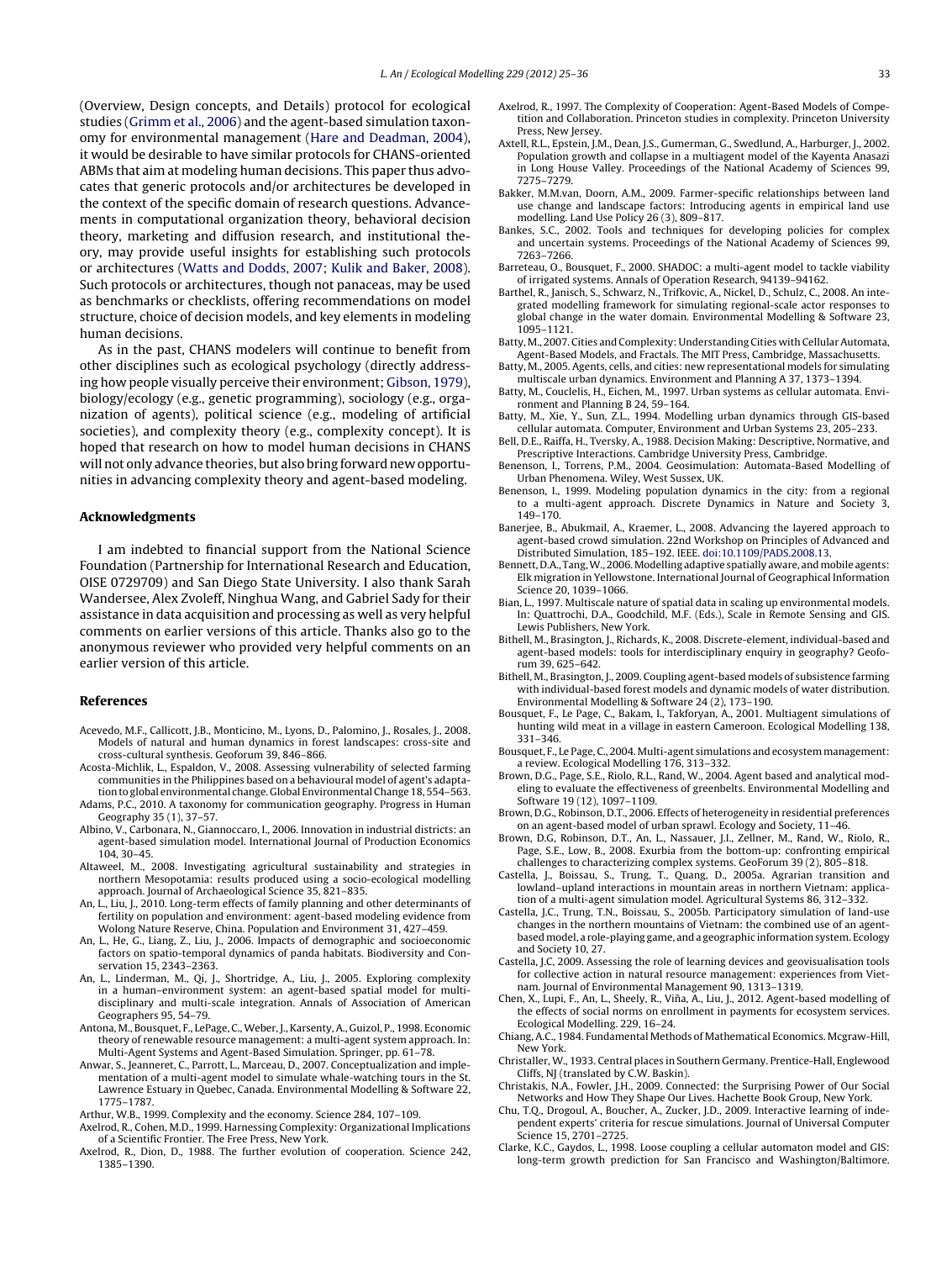<span id="page-9-0"></span>International Journal of Geographical Information Science 12, 699–714.

- Colfer, C.J.P., Brocklesby, M.A., Diaw, C., Etuge, P., Günter, M., Harwell, E., 1999. The BAG (Basic Assessment Guide for HumanWell-Being), C&I Toolbox Series No. 5. CIFOR, Bogor, Indonesia, pp. 699–714.
- Couclelis, C., 2001. Why I no longer work with agents: a challenge for ABMs of human environment interactions. In: Parker, D.C., Berger, T., Manson, S.M. (Eds.), Agent Based Models of Land Use and Land Cover Change. Indiana University, Indiana, pp. 40–44.
- Crawford, T.W., Messina, J.P., Manson, S.M., O'Sullivan, D., 2005. Complexity science, complex systems, and land-use research. Environment and Planning B 32, 792–798.
- D'Aquino, P., Le Page, C., Bousquet, F., Bah, A., 2003. Using self-designed role-playing games and a multi-agent system to empower a local decision-making process for land use management: the Self-Cormas experiment in Senegal. Journal of Artificial Societies and Social Simulation 6, 1–14.
- D'Aquino, P., Barreteau, O., Etienne, M., Boissau, S., Aubert, S., Bousquet, F., Le Page, C., Daré, W., 2002. The Role Playing Games in an ABM participatory modeling process: outcomes from five different experiments carried out in the last five years. In: Rizzoli, A.E., Jakeman, A.J. (Eds.), Proceedings of the International Environmental Modelling and Software Society Conference. Lugano, Switzerland, 24–27 June, pp. 275–280.
- Deadman, P., Gimblett, R.H., 1994. A role for goal-oriented autonomous agents in modelling people–environment interactions in forest recreation. Mathematical and Computer Modelling 20, 121–133.
- Deadman, P., Robinson, D., Moran, E., Brondizio, E., 2004. Colonist household decisionmaking and land-use change in the Amazon Rainforest: an agent-based simulation. Environment and Planning B 31, 693–710.
- DiMaggio, P.J., Powell, W.W., 1983. The iron cage revisited: institutional isomorphism and collective rationality in organizational fields. American Sociological Review 48, 147–160.
- Dorigo, M., Bonabeau, E., Theraulaz, G., 2000. Ant algorithms and stigmergy. Future Generation Computer Systems 2000 16, 851–871.
- Entwisle, B., 2007. Putting people into place. Demography 44, 687–703.
- Epstein, J.M., 2009. Modelling to contain pandemics. Nature 460 (7256), 687.
- Epstein, J.M. (Ed.), 2006. Generative Social Science: Studies in Agent-Based Computational Modeling. Princeton University Press, Princeton, New Jersey.
- Epstein, J.M., Axtell, R.,1996. Growing artificial societies: social science from the bottom up. Brookings Institute, Washington.
- Etienne, M., Le Page, C., Cohen, M., 2003. A step-by-step approach to building land management scenarios based on multiple viewpoints on multi-agent system simulations. JASSS – Journal of Artificial Societies and Social Simulation 6 (2).
- Eubank, S., Guclu, H.,Kumar,V.S.A.,Marathe,M.V., Srinivasan,A., Toroczkai, Z.,Wang, N., 2004. Modelling disease outbreaks in realistic urban social networks. Nature 429 (May), 180–184.
- Evans, T.P., Kelly, H., 2004. Multi-scale analysis of a household level agent-based model of landcover change. Journal of Environmental Management 2, 57–72.
- Evans, T.P., Kelly, H., 2008. Assessing the transition from deforestation to forest regrowth with an agent-based model of land cover change for south-central Indiana (USA). Geoforum 39, 819–832.
- Evans, T., Sun, W., Kelley, H., 2006. Spatially explicit experiments for the exploration of land-use decision-making dynamics. International Journal of Geographical Information Science 20, 1013–1037.
- Farmer, J.D., Foley, D., 2009. The economy needs agent-based modelling. Science 460, 685–686.
- Feola, G., Binder, C.R., 2010. Towards an improved understanding of farmers' behaviour: the integrative agent-centred (IAC) framework. Ecological Economics 69, 2323–2333.
- Fernandez, L.E., Brown, D.G., Marans, R.W., Nassauer, J.I., 2005. Characterizing location preferences in an exurban population: implications for agent-based modeling. Environment and Planning B: Planning and Design 32 (6), 799–820.
- Filatova, T., van der Veen, A., Parker, D.C., 2009. Land market interactions between heterogeneous agents in a heterogeneous landscape-tracing the macro-scale effects of individual trade-offs between. Canadian Journal of Agricultural Economics 57, 431–457.
- Filatova, T., Voinov, A., van der Veen, A., 2011. Land market mechanisms for preservation of space for coastal ecosystems: an agent-based analysis. Environmental Modelling & Software 26, 179–190.
- Fontaine, C.M., Rounsevell, M.D.A., 2009. An agent-based approach to model future residential pressure on a regional landscape. Landscape Ecology 24, 1237–1254.
- Fowler, C.S., 2007. Taking geographical economics out of equilibrium: implications for theory and policy. Journal of Economic Geography 7, 265–284.
- Fox, J., Rindfuss, R.R., Walsh, S.J., Mishra, V., 2002. People and the Environment; Approaches for Linking Household and Community Surveys to Remote Sensing and GIS. Kluwer, Boston.
- Gibson, J., 1979. The Ecological Approach to Visual Perception. Houghton Mifflin Company, Boston.
- Gibon, A., Sheeren, D., Monteil, C., Ladet, S., Balent, G., 2010. Modelling and simulating change in reforesting mountain landscapes using a social–ecological framework. Landscape Ecology 25, 267–285.
- Giddens, A., 1984. The Constitution of Society. Polity Press, Cambridge.
- Gimblett, H.R., 2002. Integrating geographic information systems and agent-based technologies for modelling and simulating social and ecological phenomena. In: Gimblett, H.R. (Ed.), Integrating Geographic Information Systems and Agent-Based Techniques for Simulating Social and Ecological Processes. Oxford University Press, New York, pp. 1–20.
- Gilbert, N., 2008. Agent-Based Models (Quantitative Applications in the Social Sciences). SAGE Publications, Inc., Thousand Oaks.
- Ginot, V., Le Page, C., Souissi, S., 2002. A multi-agents architecture to enhance enduser individual-based modelling. Ecological Modelling 157, 23–41.
- Goodchild, M.F., 2004. The validity and usefulness of laws in geographic information science and geography. Annals of the Association of American Geographers 94, 300–303.
- Goodchild, M.F., 2005. GIS and modeling overview. In: Maguire, D.J., Batty, M., Goodchild, M.F. (Eds.), GIS, Spatial Analysis, and Modeling. ESRI Press, Redlands, CA.
- Gotts, N., Polhill, J., Law, A., 2003. Aspiration levels in a land use simulation. Cybernetics and Systems 34, 663–683.
- Graham, S., 1998. The end of geography of the explosion of place? Conceptualizing space, place and information technology. Progress in Human Geography 22, 165–185.
- Gras, R., Devaurs, D., Wozniak, A., Aspinall, A., 2009. An individual-based evolving predator–prey ecosystem simulation using a fuzzy cognitive map as the behavior model. Artificial Life 15, 423–463.
- Grimm, V., Berger, U., Bastiansen, F., et al., 2006. A standard protocol for describing individual-based and agent-based models. Ecological Modelling 198, 115–126.
- Grimm, V., Revilla, E., Berger, U., Jeltsch, F., Mooij, W.M., Railsback, S.F., et al., 2005. Pattern-oriented modelling of agent-based complex systems: lessons from ecology. Science 310, 987–991.
- Grimm, V., 1999. Ten years of individual-based modeling in ecology: what have we learned and what could we learn in the future? Ecological Modelling 115, 129–148.
- Gross, J., Mcallister, R., Abel, N., Smith, D., Maru, Y., 2006. Australian rangelands as complex adaptive systems: a conceptual model and preliminary results. Environmental Modelling & Software 21, 1264–1272.
- Hare, M., Deadman, P., 2004. Further towards a taxonomy of agent-based simulation models in environmental management. Mathematics and Computers in Simulation 64, 25–40.
- Henrickson, L., McKelvey, B., 2002. Foundations of "new" social science: institutional legitimacy from philosophy, complexity science, postmodernism, and agent-based modeling. Proceedings of the National Academy of Sciences 99 (3), 7288–7295.
- Hogeweg, P., Hesper, B., 1983. The ontogeny of the interaction structure in bumble bee colonies: a mirror model. Behavioral Ecology and Sociobiology 12, 271–283.
- Holland, J., 1975. Adaptation in Natural and Artificial Systems. University of Michigan Press.
- Holland, J.H., Holyoak, K.J., 1989. Induction. MIT Press, Cambridge, MA.
- Huigen, M.G.A., Overmars, K.P., De Groot, W.T., 2006. Multiactor modelling of settling decisions and behavior in the San Mariano watershed, the Philippines: a first application with the MameLuke framework. Ecology and Society 11, 33.
- Huigen, M.G.A, 2004. First principles of the MameLuke multi-actor modelling framework for land use change, illustrated with a Philippine case study. Journal of Environmental Management 72, 5–21.
- Irwin, E.G., Geoghegan, J., 2001. Theory, data, methods: developing spatially explicit economic models of land use change. Agriculture, Ecosystem &. Environment 85, 7–23.
- Jager, W., Janssen, M., De Vries, H., De Greef, J., Vlek, C., 2000. Behaviour in commons dilemmas: Homo economicus and Homo psychologicus in an ecologicaleconomic model. Ecological Economics 35, 357–379.
- Janssen, M.A., Ostrom, E., 2006. Governing social–ecological systems. In: Tesfatsion, L., Judd, K.L. (Eds.), Handbook of Computational Economics, vol. 2. Elsevier, Amsterdam, pp. 1465–1509.
- Jepsen, J., Topping, C., Odderskar, P., Andersen, P., 2005. Evaluating consequences of land-use strategies on wildlife populations using multiple-species predictive scenarios. Agriculture, Ecosystems & Environment 105, 581–594.
- Kaplan, S., Kaplan, R., 1982. Cognition and Environment: Functioning in a Uncertain World. Prager Publishers, New York.
- Katz, E., Lazarsfeld, P.F., 1955. Personal Influence: the Part played by People in the Flow of Mass Communications. Free Press, Glencoe, IL.
- Kohler, T.A., Van West, C.R., Carr, E.P., Langton, C.G., 1996. Agent-based modeling of prehistoric settlement systems in the Northern American Southwest. In: Proceedings of the Third International Conference on Integrating GIS and Environmental Modelling, Santa Fe, NM.
- Kohler, T.A., Gumerman, G.J.(Eds.), 2000. Dynamics in Human and Primate Societies: Agent-Based Modeling of Social and Spatial Processes. Oxford University Press, New York.
- Kulik, B.W., Baker, T., 2008. Putting the organization back into computational organization theory: a complex Perrowian model of organizational action. Computational and Mathematical Organization Theory 14, 84–119.
- Langton, C., 1988. Artificial life. In: Langton, C. (Ed.), Artificial Life. Addison-Wesley, Reading, pp. 1–47.
- Larkin, D., Wilson, G., 1999. Object-Oriented Programming and the Objective-C Language. Apple Computer Inc., Cupertino.
- Le, Q.B., Park, S.J., Vlek, P.L.G., Cremers, A.B., 2008. Land-Use Dynamic Simulator (LUDAS): a multi-agent system model for simulating spatio-temporal dynamics of coupled human-landscape system. I. Structure and theoretical specification. Ecological informatics 3, 135–153.
- Le, Q.B., Park, S.J., Vlek, P.L.G., 2010. Land-Use Dynamic Simulator (LUDAS): a multi-agent system model for simulating spatio-temporal dynamics of coupled human-landscape system 2. Scenario-based application for impact assessment of land-use policies. Ecological informatics 5, 203–221.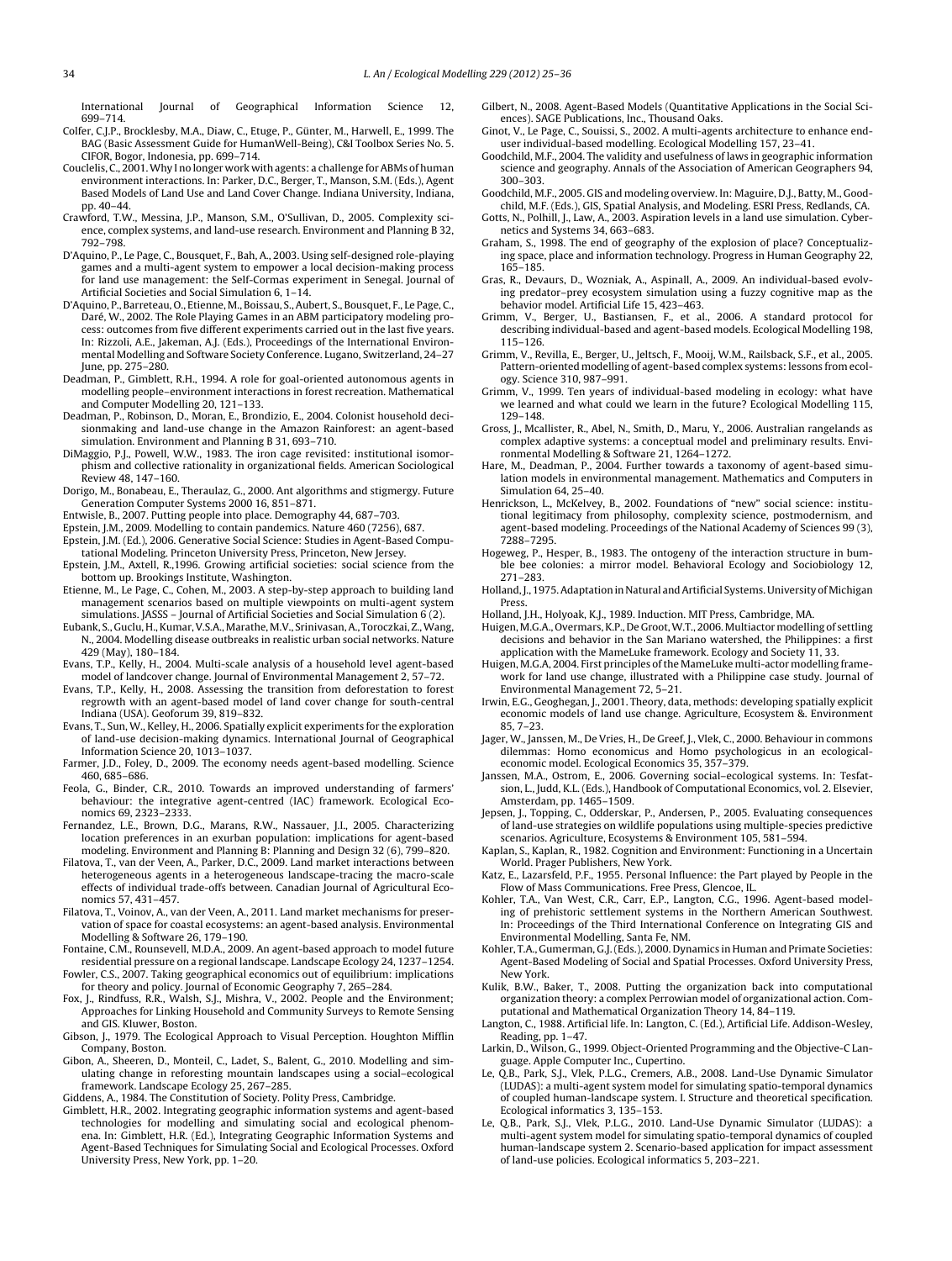- <span id="page-10-0"></span>Lei, Z., Pijanowski, C., Alexandridis, K., Olson, J., 2005. Distributed modelling architecture of a multi-agent-based behavioral economic landscape (MABEL) model. Simulation 81, 503–515.
- Lempert, R., 2002.Agent-based modelling as organizational public policy simulators. Proc Natl Acad Sci 99, 7195–7196.
- Li, X., Liu, X., 2008. Embedding sustainable development strategies in agent-based models for use as a planning tool. International Journal of Geographical Information Science 22, 21–45.
- Ligmann-Zielinska, A., Jankowski, P., 2007. Agent-based models as laboratories for spatially explicit planning policies. Environment and Planning B: Planning and Design 34, 316–335.
- Ligtenberg, A., van Lammeren, R.J.A., Bregt, A.K., Beulens, A.J.M., 2010. Validation of an agent-based model for spatial planning: a role-playing approach. Computers, Environment and Urban Systems 34, 424–434.
- Ligtenberg, A., Wachowicz, M., BregtAK, Beulens, A., Kettenis, D.L., 2004. A design and application of a multi-agent system for simulation of multi-actor spatial planning. Journal of Environmental Management 72, 43–55.
- Linard, C., Poncon, N., Fontenille, D., Lambin, E., 2009. A multi-agent simulation to assess the risk of malaria re-emergence in southern France. Ecological Modelling 220, 160–174.
- Liu, X., Xia, L., Gar-On Yeh, A., 2006. Multi-agent systems for simulating spatial decision behaviors and land-use dynamics. Science in China Series D: Earth Sciences 49, 1184–1194.
- Liu, J., Dietz, T., Carpenter, S.R., Alberti, M., Folke, C., Moran, E., Pell, A.N., Deadman, P., Kratz, T., Lubchenco, J., Ostrom, E., Ouyang, Z., Provencher, W., Redman, C.L., Schneider, S.H., Taylor, W.W., 2007. Complexity of coupled human and natural systems. Science 317, 1513–1516.
- Liu, T., Li, X., Liu, X.P., 2010. Integration of small world networks with multi-agent systems for simulating epidemic spatiotemporal transmission. Chinese Science Bulletin 55, 1285–1293.
- Loibl, W., Toetzer, T., 2003. Modelling growth and densification processes in suburban regions—simulation of landscape transition with spatial agents. Environmental Modelling & Software 18, 553–563.
- Lustick, I.S., 2000. Agent-based modeling of collective identity: testing constructivist theory. Journal of Artificial Societies and Social Simulation 3 (1), http://jasss.soc.surrey.ac.uk/3/1/1.html.
- Malanson, G.P., 1999. Considering complexity. Annals ofthe Association of American Geographers 89 (4), 746–753.
- Malanson, G.P., Zeng, Y., Walsh, S.J., 2006a. Complexity at advancing exotones and frontiers. Environment and Planning A 38, 619–632.
- Malanson, G.P, Zeng, Y., Walsh, S.J., 2006b. Landscape frontiers, geography frontiers: lessons to be learned. The Professional Geographer 58, 383–396.
- Manson, S.M., 2001. Simplifying complexity: a review of complexity theory. Geoforum 32, 405–414.
- Manson, S.M., 2005.Agent-based modelling and genetic programming for modelling land change in the Southern Yucatán Peninsular Region of Mexico. Agriculture. Ecosystems & Environment 111, 47–62.
- Manson, S.M., 2006. Land use in the southern Yucatán peninsular region of Mexico: scenarios of population and institutional change. Computers, Environment and Urban Systems 30, 230–253.
- Manson, S.M., O'Sullivan, D., 2006. Complexity theory in the study of space and place. Environment and Planning A 38, 677–692.
- Manson, S.M, Evans, T., 2007. Agent-based modeling of deforestation in southern Yucatan, Mexico, and reforestation in the Midwest United States. Proceedings of the National Academy of Sciences of The United States Of America 104 (52), 20678–20683.
- Manson, S.M., 2008. Does scale exist? An epistemological scale continuum for complex human–environment systems. Geoforum 39, 776–788.
- Maoh, H., Kanaroglou, P., 2007. Business establishment mobility behavior in urban areas: a microanalytical model for the City of Hamilton in Ontario, Canada. Journal of Geographical Systems 9, 229–252.
- Mathevet, R., Bousquet, F., Le Page, C., Antona, M., 2003. Agent-based simulations of interactions between duck population, farming decisions and leasing of hunting rights in the Camargue (Southern France). Ecological Modelling 165, 107–126.
- Matthews, R., 2006. The People and Landscape Model (PALM): towards full integration of human decision-making and biophysical simulation models. Ecological Modelling 194, 329–343.
- Matthews, R.B., Gilbert, N.G., Roach, A., Polhill, J.G., Gotts, N.M., 2007. Agent-based land-use models: a review of applications. Landscape Ecology 22, 1447–1459.
- McFadden, D., 1974. Conditional logit analysis of qualitative choice behavior. In: Zarembka, P. (Ed.), Frontiers in Econometrics. Academic Press, New York, pp. 105–142.
- Messina, J.P., Walsh, S.J., 2005. Dynamic spatial simulation modeling of the population–environment matrix in the Ecuadorian Amazon. Environment and Planning B: Planning and Design 32 (6), 835–856.
- Miller, B.W, Breckheimer, I., McCleary, A.L., et al., 2010. Using stylized agent-based models for population-environment research: a case study from the Galápagos Islands. Population and Environment 75, 279–287.
- Merton, R.K., 1968. Patterns of influence: local and cosmopolitan influentials. In: Merton, R.K. (Ed.), Social Theory and Social Structure. Free Press, New York, pp. 441–474.
- Miller, J.H., Page, S.E., 2007. Complex adaptive systems: an introduction to computational models of social life. Princeton University Press, Princeton, New Jersey.
- Millington, J., Romero-Calcerrada, R., Wainwright, J., Perry, G., 2008. An agent-based model of mediterranean agricultural land-use/cover change for examining wildfire risk. Journal of Artificial Societies and Social Simulation 11, 4.
- Monticino,M.,Acevedo,M., Callicott, B., Cogdill, T., 2007. Coupled human and natural systems: a multi-agent-based approach. Environ Modelling & Software 22 (5), 656–663.
- Moreno, N., Quintero, R., Ablan, M., et al., 2007. Biocomplexity of deforestation in the Caparo tropical forest reserve in Venezuela: an integrated multiagent and cellular automata model. Environmental Modelling & Software 22, 664–673.
- Morrison, A.E., Addison, D.J., 2008. Assessing the role of climate change and human predation on marine resources at the Fatu-ma-Futi site, Tituila Island, American Samoa: an agent based model. Hemisphere 43, 22–34.
- Muller, G., Grébaut, P., Gouteux, J.P., 2004. An agent-based model of sleeping sickness: simulation trials of a forest focus in southern Cameroon. Biological modelling/Biomodélisation 327, 1–11.
- Naivinit, W., Le Page, C., Trébuil, G., Gajaseni, N., 2010. Participatory agent-based modelling and simulation of rice production and labor migrations in Northeast Thailand. Environmental Modelling & Software 25, 1345–1358.
- Nautiyal, S., Kaechele, H., 2009. Natural resource management in a protected area of the Indian Himalayas: a modeling approach for anthropogenic interactions on ecosystem. Environmental Monitoring and Assessment 153 (1–4), 253–271.
- Ostrom, E., 2007. A diagnostic approach for going beyond panaceas. Proceedings of the National Academy of Sciences 104, 15181–15187.
- Ostrom, E., 2009. A general framework for analyzing sustainability of social–ecological systems. Science 35, 419–422.
- O'Sullivan, D., 2004. Complexity science and human geography. Transactions of the Institute of British Geographer 29, 282–295.
- Pak, V.M., Brieva, D.C., 2010. Designing and implementing a role-playing game: a tool to explain factors, decision making and landscape transformation. Environmental Modelling & Software 25, 1322–1333.
- Parker, D., Hessl, A., Davis, S., 2008. Complexity, land-use modelling, and the human dimension: fundamental challenges for mapping unknown outcome spaces. Geoforum 39, 789–804.
- Parker, D., Meretsky, V., 2004. Measuring pattern outcomes in an agent-based model of edge-effect externalities using spatial metrics. Agriculture, Ecosystems & Environment 101, 233–250.
- Parker, D.C., Manson, S.M., Janssen, M.A., Hoffmann, M.J., Deadman, P., 2003. Multi-agent systems for the simulation of land-use and land-cover change: a review. Annals of the Association of American Geographers 93, 314–337.
- Perez, L., Dragicevic, S., 2009. An agent-based approach for modelling dynamics of contagious disease spread. International Journal of Health Geographics 8, 50.
- Phan, D., Amblard, F., 2007. Agent-Based Modelling and Simulation in the Social and Human Sciences. The Bardwell Press, Oxford.
- Phillips, J.D., 1999. Earth Surface Systems: Complexity, Order and Scale. Blackwell, Malden.
- Plummer, P., Sheppard, E., et al., 1999. Modeling spatial price competition: Marxian versus neoclassical approaches. Annals of the Association of American Geographers 88, 575–594.
- Pulliam, H.R., Dunning, J.B., Liu, J., 1992. Population dynamics in complex landscapes. Ecological Applications 2, 165–177.
- Portugali, J., 2006. Complexity theory as a link between space and place. Environment and Planning A 38 (4), 647–664.
- Purnomo, H., Mendoza, G., Prabhu, R., Yasmi, Y., 2005. Developing multi-stakeholder forest management scenarios: a multi-agent system simulation approach applied in Indonesia. Forest Policy and Economics 7, 475–491.
- Raubal, M., 2001. Ontology and epistemology for agent-based wayfinding simulation. International Journal of Geographical Information Science 15, 653–665.
- Reeves, H.W., Zellner, M.L., 2010. Linking MODFLOW with an agent-based land-use model to support decision making. Ground Water 48, 649–660.
- Reynolds, C., 1987. Flocks, herds and schools: a distributed behavioral model. Computer Graphics 21, 25–34.
- Rindfuss, R., Entwisle, B., Walsh, S., Mena, C., Erlien, C., Gray, C., 2007. Frontier land use change: synthesis. challenges, and next steps. Annals of the Association of American Geographers 97, 739–754.
- Riolo, R., Cohen, M., Axelrod, R., 2001. Cooperation without reciprocity. Nature 414, 441–443.
- Roberts, C.A., Stallman, D., Bieri, J.A., 2002. Modeling complex human–environment interactions: the Grand Canyon river trip simulator. Ecological Modelling 153, 181–196.
- Roche, B., Guégan, J.F., Bousquet, F., 2008. Multi-agent systems in epidemiology: a first step for computational biology in the study of vector-borne disease transmission. BMC Bioinformatics 9, 435.
- Ruankaew, N., Le Page, C., Dumrongrojwattana, P., Barnaud, C., Gajaseni, N., van Paassen, J.M., Trebuil, G., 2010. Companion modelling for integrated renewable resource management: a new collaborative approach to create common values for sustainable development. International Journal of Sustainable Development and World Ecology 17, 15–23.
- Sack, R.D., 1980. Conceptions of Space in Social Thought: A Geography Perspective. University of Minnesota Press, Minneapolis MN.
- Sakoda, J.M., 1971. The checkerboard model of social interaction. Journal of Mathematical Sociology 1, 119–132.
- Saqalli, M., Bielders, C.L., Gerard, B., Defourny, P., 2010. Simulating rural environmentally and socio-economically constrained multi-activity and multi-decision societies in a low-data context: a challenge through empirical agent-based modeling. Journal of Artificial Societies and Social Simulation 13 (2), 1.
- Schelling, T., 1971. Dynamic models of segregation. Journal of Mathematical Sociology 1, 143–186.